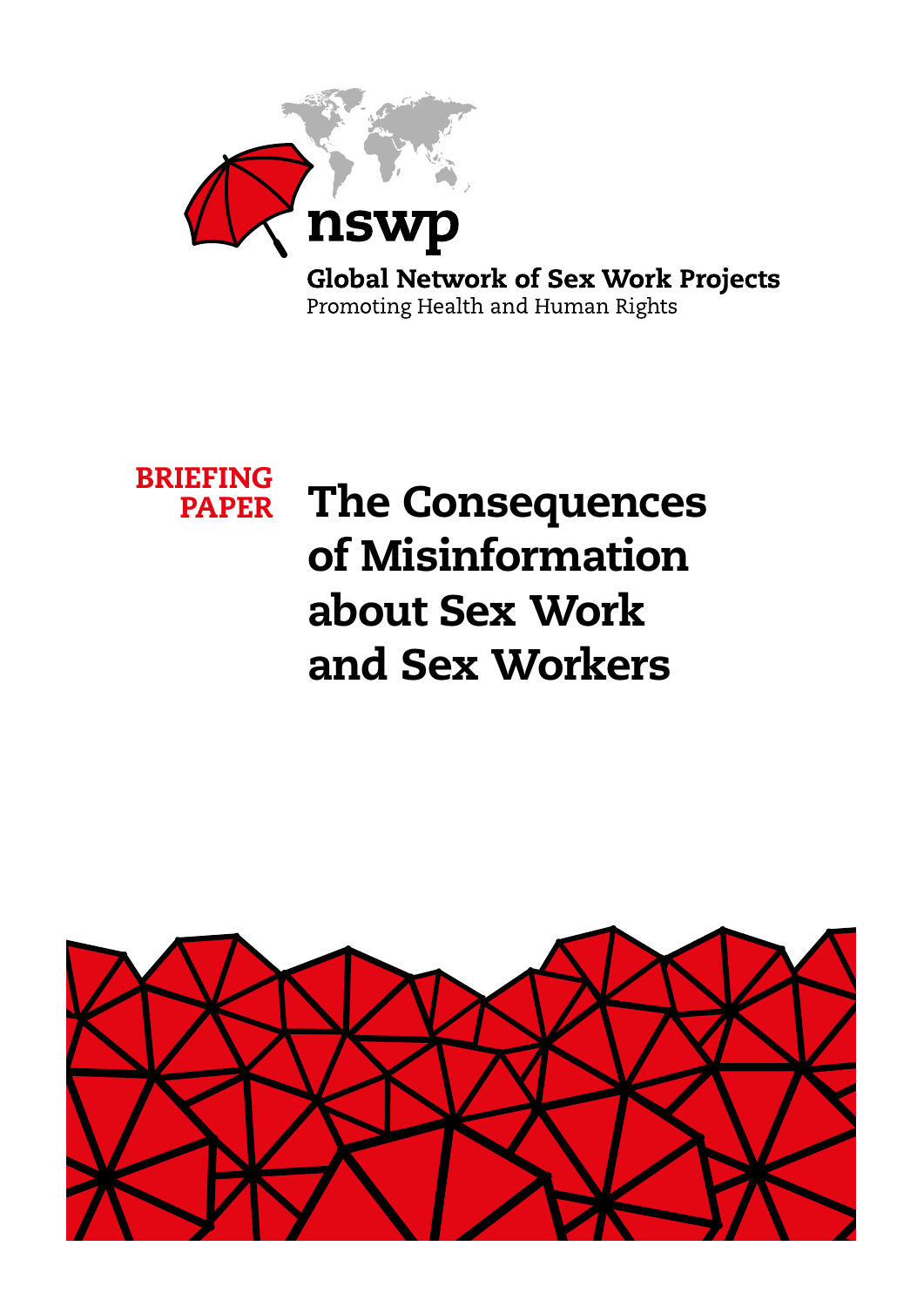

# The Consequences of Misinformation about Sex Work and Sex Workers

# Introduction

Misinformation about sex work and sex workers has long served as a tool for politicians, religious leaders, fundamental feminists and abolitionist groups, and anti-trafficking organisations to advance anti-sex work agendas. Fuelled by criminalisation, stigma, discrimination, and inaccurate media representations, social and cultural narratives surrounding sex work and sex workers are built on myths

*Fuelled by criminalisation, stigma, discrimination, and inaccurate media representations, social and cultural narratives surrounding sex work and sex workers are built on myths and stereotypes.*

and stereotypes. Supported by flawed research and ideologies, harmful and ineffective laws, policies, and practices continue to exclude sex workers' voices and violate their human rights.

The conflation of sex work with trafficking and exploitation is at the root of misinformation on sex work, fostering anti-trafficking policies built around fundamental feminist and abolitionist ideologies.1 'End Demand' models that criminalise sex workers' clients, 'raid and rescue' operations,

and 'exit' and 'rehabilitation' services further deny the diverse lived experiences of sex workers while obscuring true victims of trafficking.<sup>2</sup> Misinformation surrounding sex work and trafficking has also resulted in increased scrutiny of sex workers from law enforcement and border control, as well as the promotion of online-based anti-trafficking interventions targeting sex workers. Moral judgements and stereotyping surrounding deviance and disease have further contributed to harmful policies and practices which exacerbate criminalisation and distance sex workers from vital services.

This Briefing Paper examines the most common forms of misinformation about sex work and sex workers, as well as their impacts on policy, research, public discourse, and sex workers' everyday lives. This paper also explores strategies of how sex worker-led organisations have resisted and challenged misinformation. The paper concludes with a list of recommendations for addressing the sources and impacts of misinformation about sex work and sex workers.

- 1 NSWP, 2020, "[Briefing Note:](https://www.nswp.org/resource/nswp-briefing-notes/briefing-note-misinformation-sex-work)  [Misinformation on Sex Work.](https://www.nswp.org/resource/nswp-briefing-notes/briefing-note-misinformation-sex-work)"
- 2 NSWP, 2019, "[The Impact of](https://www.nswp.org/resource/nswp-policy-briefs/policy-brief-the-impact-anti-trafficking-legislation-and-initiatives-sex)  [Anti-trafficking Legislation and](https://www.nswp.org/resource/nswp-policy-briefs/policy-brief-the-impact-anti-trafficking-legislation-and-initiatives-sex)  [Initiatives on Sex Workers."](https://www.nswp.org/resource/nswp-policy-briefs/policy-brief-the-impact-anti-trafficking-legislation-and-initiatives-sex)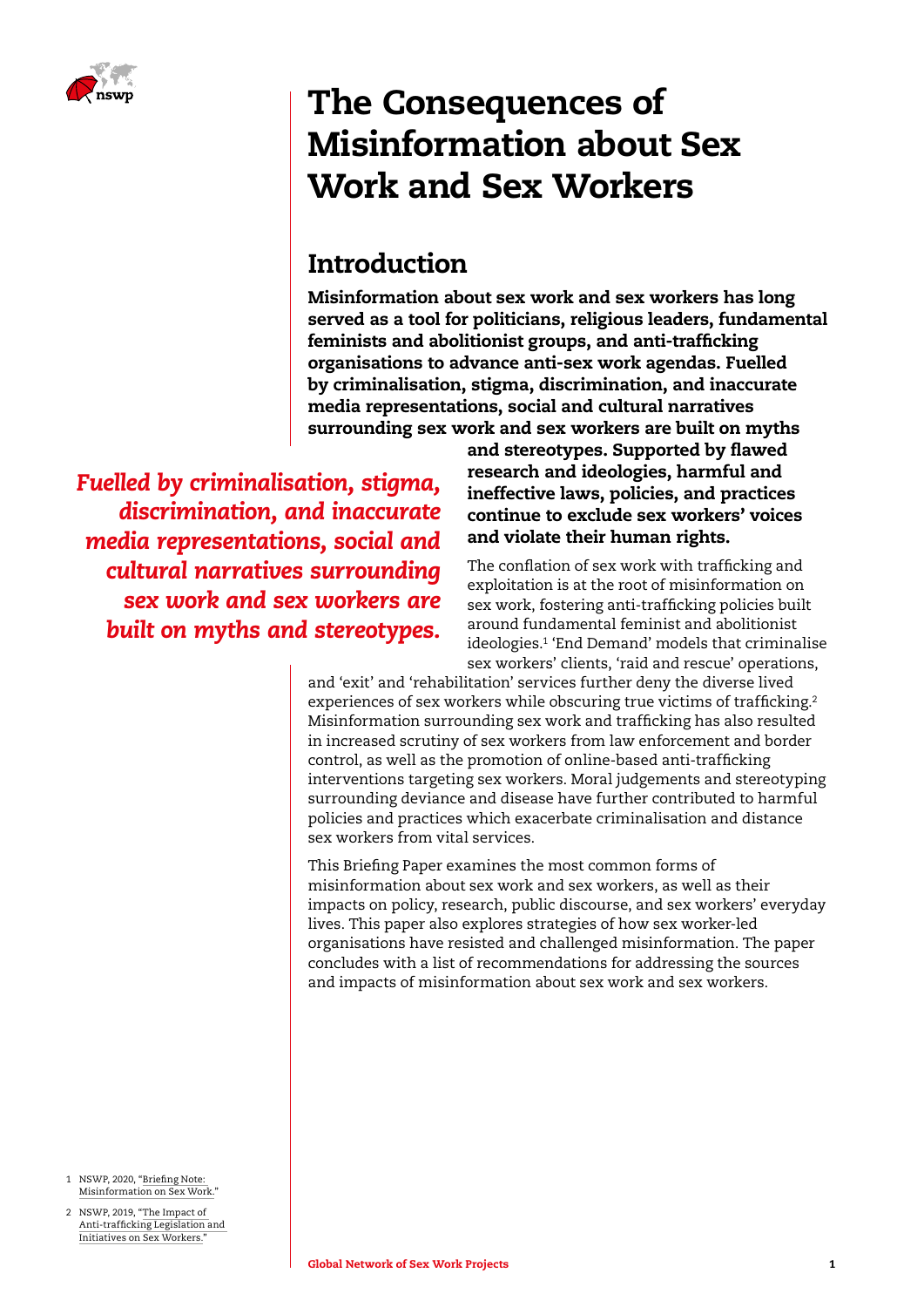

# Methodology

This paper is based on in-depth research conducted between June and July 2021 in nine countries: a global e-consultation with NSWP member organisations, and interviews with key informants in international human rights, women's rights, anti-trafficking organisations, donor foundations, and UN agencies. Primary data was supplemented with a desktop literature review. National consultants conducted interviews and focus groups using a standardised questionnaire and produced national case studies on Benin, Brazil, China, Germany, Guyana, New Zealand, Nicaragua, Tanzania, and the United States of America. Using a similar questionnaire, a global e-consultation with NSWP member organisations gathered responses from sixteen NSWP member organisations in fifteen countries. In total, over 400 sex workers participated in interviews and focus group discussions, which included sex workers living with HIV, migrant sex workers, LGBTQI sex workers, and sex workers who use drugs. Participants represented a range of gender identities, including cisgender and transgender women and men, non-binary, and gender fluid. Participants reported working in diverse indoor and outdoor settings.

# The Conflation of Sex Work with Trafficking and Exploitation

The pervasive and damaging myth that all sex work is a form of trafficking and exploitation was identified as a primary concern by most

*The pervasive and damaging myth that all sex work is a form of trafficking and exploitation was identified as a primary concern by most participants in this consultation.* participants in this consultation. This view is often promoted by fundamental feminists and abolitionist groups, anti-trafficking stakeholders, policymakers, law enforcement, the media, and religious organisations that portray sex workers as 'victims' in need of 'rescue' and 'rehabilitation.' This conflation has led to the proliferation of harmful policies and law enforcement practices, and has hindered the protection of sex workers' human rights in international policymaking and advocacy platforms.

#### The Narrative of Sex Workers as 'Victims'

Anti-trafficking initiatives rooted in the narrative of victimisation are based on myths about 'sexual slavery' dating back to end of the nineteenth century, when the concept of 'white slavery' emerged as a means to control the migration of women.<sup>3</sup> Early policies and laws on 'sexual slavery' set the stage for broader cultural narratives that dichotomise sex workers as either criminals or victims.

Fundamental feminists draw on these historical narratives to portray all sex workers as 'victims.' Many participants from this consultation identified fundamental feminists and abolitionist groups as the most vocal campaigners portraying 'sex workers as victims' and promoting 'exit' programmes and rehabilitation strategies, rather than rightsbased services and support. Sex workers in Nicaragua reported that, despite their persistent calls for labour rights, one local human rights organisation attempted to 'rescue' sex workers by offering them sewing 3 NSWP, 2019, "[The Impact of](https://www.nswp.org/resource/nswp-policy-briefs/policy-brief-the-impact-anti-trafficking-legislation-and-initiatives-sex) **machines and training.** 

[Anti-trafficking Legislation and](https://www.nswp.org/resource/nswp-policy-briefs/policy-brief-the-impact-anti-trafficking-legislation-and-initiatives-sex)  [Initiatives on Sex Workers."](https://www.nswp.org/resource/nswp-policy-briefs/policy-brief-the-impact-anti-trafficking-legislation-and-initiatives-sex)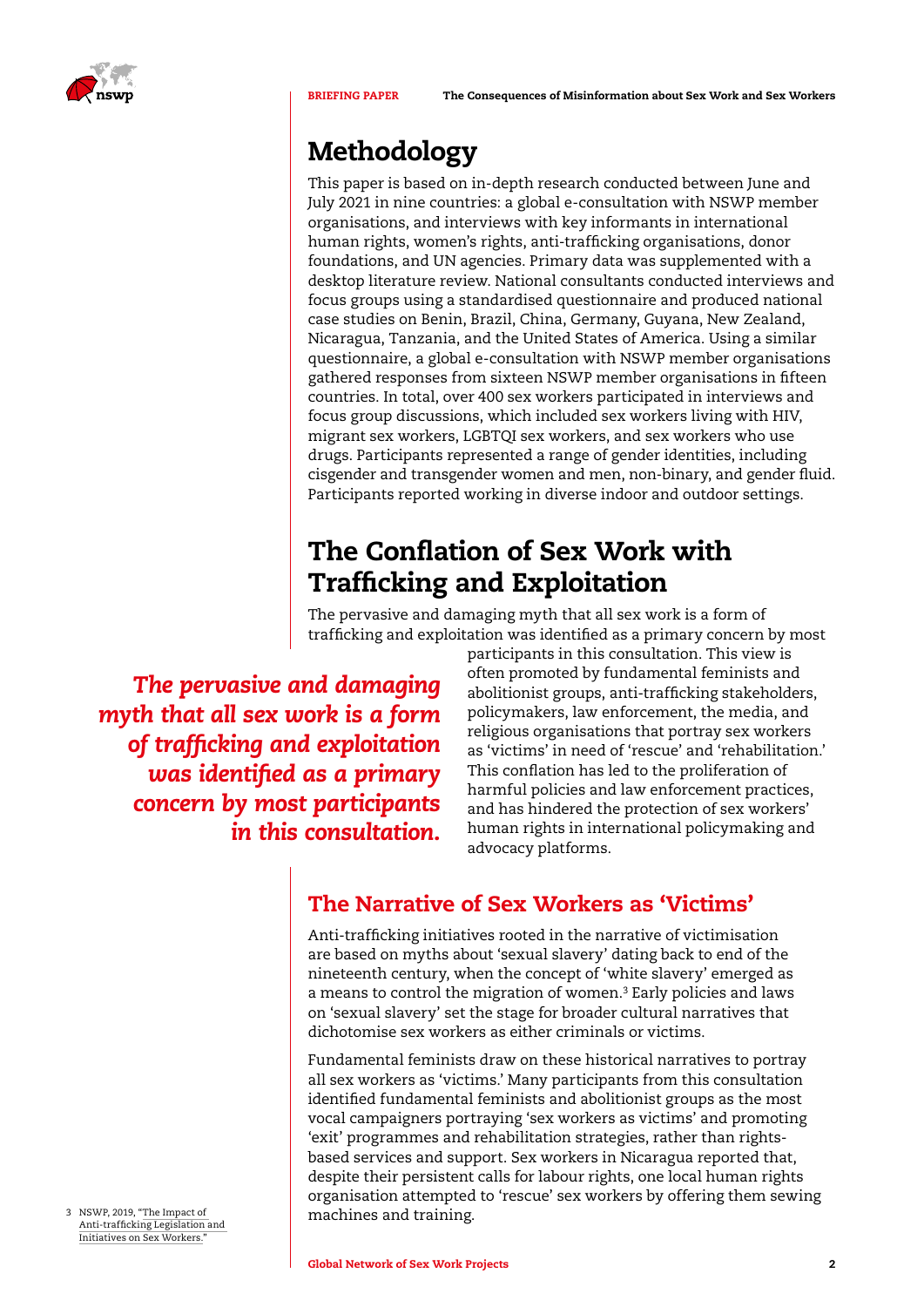

The way in which sex workers are portrayed as trafficked is heavily shaped by race and the belief that 'civilised' societies must save 'victimised' women from 'uncivilised' racialised societies. This narrative has been exported worldwide by fundamental feminists and abolitionist groups.

*"A Eurocentric view of what trafficking is [is imposed] on the rest of the world... [According to abolitionists] there are all these black, brown, and Eastern European women who get trafficked from all these countries and are sold into prostitution in Europe, and therefore need to be rescued and supported."* 

*ISHITA DUTTA, FORMER PROGRAMME MANAGER, IWRAW-AP*

Participants in Brazil reported that sex workers have pushed back against this narrative.

*"The fact that women do not feel comfortable identifying as sex workers comes in great part from the abolitionist movement that wants to 'save these poor little girls from the hood'... What is missing in our movement is identification, visibility. It's my body, I do what I want with it." FEMALE SEX WORKER, BRAZIL*

The portrayal of all sex workers as 'victims' impacts sex workerled organisations' access to funding, fostering the belief that sex workers are not capable of self-organising or advocating for their own needs. This myth is also reinforced by stereotypes of sex workers as 'uneducated' or incapable of learning.

*"Misinformation is one of the reasons there aren't enough resources in the field. A lot of the [abolitionist] narrative is about sex workers not having agency. At the level of organisations, that sort of narrative can then translate into [the belief that sex workers] cannot run their own organisations or advocate for themselves."* 

*SEBASTIAN KÖHN, DIRECTOR OF GLOBAL HEALTH INVESTMENTS, OPEN SOCIETY FOUNDATIONS* 

Fundamental feminists and abolitionist groups frequently characterise sex workers as survivors of childhood sexual abuse who are 'blinded' by their own oppression. This pathologising and inaccurate claim, which

*Fundamental feminists and abolitionist groups frequently characterise sex workers as survivors of childhood sexual abuse who are 'blinded' by their own oppression.*

assumes that sex workers are neither capable of understanding their actions nor speaking for themselves, is commonly deployed to justify denying sex workers a voice and speaking on behalf of sex workers.4

The media also play a central role in disseminating misinformation about sex work and sex workers by amplifying the views, narratives, and voices of fundamental feminists and abolitionist groups. In France, sex workers noted that the media "adhere to [abolitionist]

ideology… without any objective investigation." In Guyana and New Zealand, sex workers reported that media headlines detailing raids on hotels and bars have perpetuated the myth that sex workers are victims of trafficking.

*"There's a perception straight away of all sex workers are victims of trafficking."* 

*FEMALE SEX WORKER, NEW ZEALAND*

4 NSWP, 2014, ["Advocacy Toolkit:](https://www.nswp.org/resource/nswp-publications/advocacy-toolkit-the-real-impact-the-swedish-model-sex-workers)  [The Real Impact of the Swedish](https://www.nswp.org/resource/nswp-publications/advocacy-toolkit-the-real-impact-the-swedish-model-sex-workers)  [Model on Sex Workers."](https://www.nswp.org/resource/nswp-publications/advocacy-toolkit-the-real-impact-the-swedish-model-sex-workers)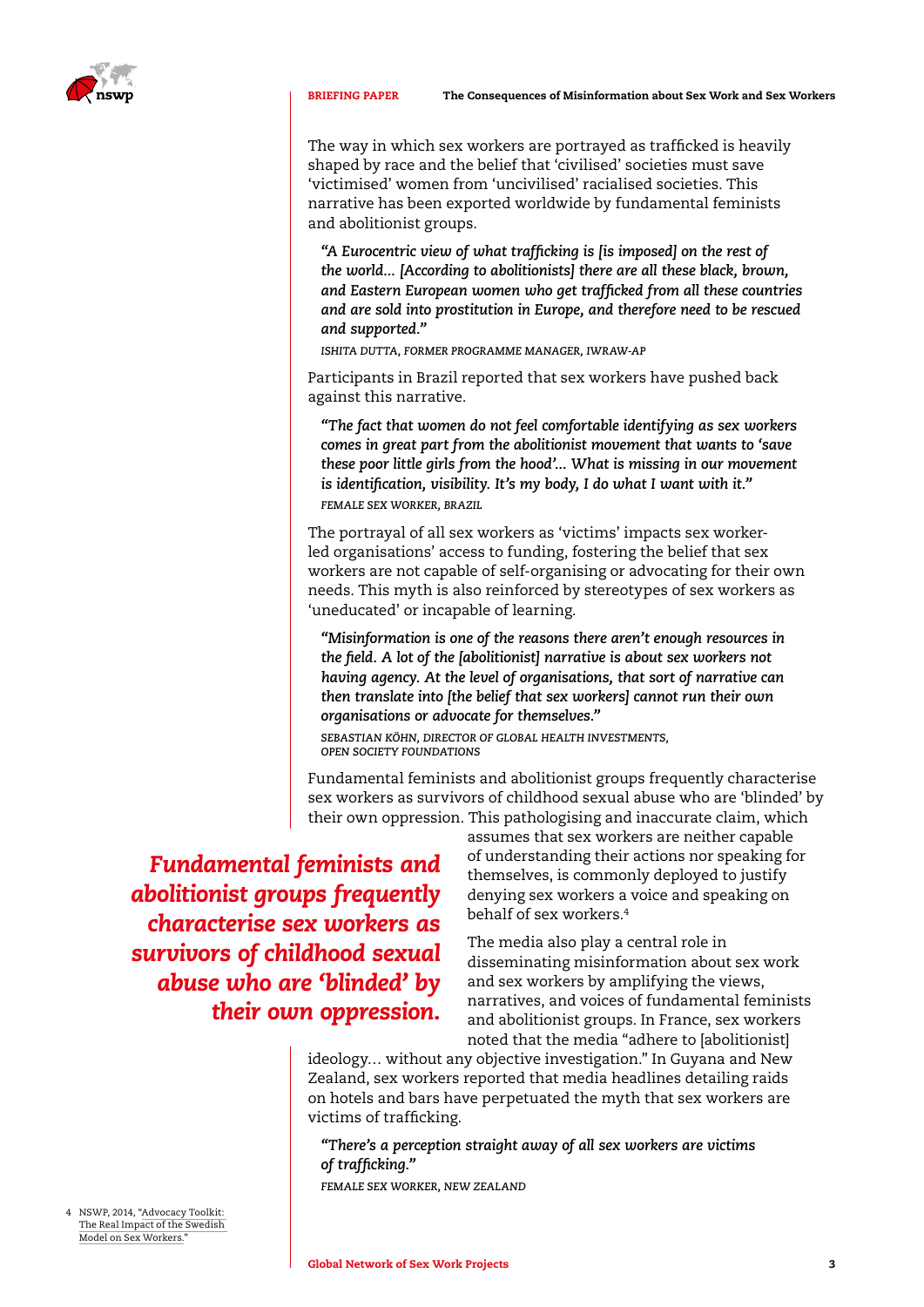

The related myth that all sex workers are women is rooted in the patriarchal origins of the 'victim' narrative, which depicts all victims of 'sexual slavery' as women. This misconception simultaneously renders invisible and exacerbates the stigmatisation of transgender, non-binary,

*The related myth that all sex workers are women is rooted in the patriarchal origins of the 'victim' narrative, which depicts all victims of 'sexual slavery' as women.*  and male sex workers. In Germany, participants noted that online advertising platforms only offer categories for cisgender women, or transgender women who are fetishised and referred to by slurs. Sex workers in Germany noted that transgender women sex workers may also be labelled as predators, 'voyeurs,' or even clients in disguise, reinforcing harmful gender stereotypes, as well as stigma and discrimination.

#### Flawed Data and Research

Fundamental feminist and abolitionist narratives and sensationalist media portrayals of sex workers as victims have informed, and been informed by flawed research on trafficking. This problem has been exacerbated by the overemphasis on research on trafficking for the purpose of sexual exploitation, underpinned by erroneous conflations and biased methodology.

*"Data collection is happening in this biased way, because law enforcement authorities at the national level are asking the wrong questions…There is data out there … that says sexual exploitation is the main reason trafficking takes place. If the CEDAW committee picks up on that specific fact and doesn't address the context of labour exploitation, do we actually say they are going based on misinformation … or are we saying the misinformation is actually emanating from the national level, where the police authorities making arrests for trafficking are equating trafficking to prostitution and sex work?"* 

*ISHITA DUTTA, FORMER PROGRAMME MANAGER, IWRAW-AP*

Although the United Nations Office on Drugs and Crime (UNODC) has acknowledged the potential for statistical bias to skew measurements of 'sexual exploitation' since sex work is more visible and frequently reported,<sup>5</sup> statistics on sexual exploitation are often accepted uncritically. Some stakeholders also reconfigure and manipulate already flawed data to advance their own agendas and bolster fictitious claims. For example, reconfigured data from the 2018 UNODC Global Report on Trafficking in Persons (TIP) were used within the *Draft CEDAW General Recommendation on Trafficking of Women and Girls in the Context of Global Migration*, 6 as well as in the 2020 publication of UN Women and the Organization for Security and Co-operation in Europe (OSCE), *Addressing Emerging Human Trafficking Trends and Consequences of the COVID-19 Pandemic*. 7 In these documents, a set of 4 figures from the 2018 TIP Report were selectively recalculated to exaggerate figures on trafficking for the purposes of sexual exploitation. The lack of transparency and widespread use of flawed 'evidence' within policymaking spaces not only contribute to the spread of misinformation but promote harmful policies that are neither rights- nor evidence based.

- 5 United Nations Office on Drugs and Crime, 2009, "Global Report on [Trafficking in Persons,](https://www.unodc.org/unodc/en/human-trafficking/global-report-on-trafficking-in-persons.html)" 6.
- 6 UN Committee on the Elimination of Discrimination against Women, 2019, "[DRAFT General recommendation on](https://www.ohchr.org/EN/HRBodies/CEDAW/Pages/GRTrafficking.aspx)  [Trafficking in Women and Girls in the](https://www.ohchr.org/EN/HRBodies/CEDAW/Pages/GRTrafficking.aspx)  [Context of Global Migration."](https://www.ohchr.org/EN/HRBodies/CEDAW/Pages/GRTrafficking.aspx)
- 7 UN Women and OSCE, 2020, ["Addressing Emerging Human](https://www.unwomen.org/en/digital-library/publications/2020/07/guidance-addressing-emerging-human-trafficking-trends-and-consequences-of-the-covid-19-pandemic)  [Trafficking Trends and Consequences](https://www.unwomen.org/en/digital-library/publications/2020/07/guidance-addressing-emerging-human-trafficking-trends-and-consequences-of-the-covid-19-pandemic)  [of the COVID-19 Pandemic.](https://www.unwomen.org/en/digital-library/publications/2020/07/guidance-addressing-emerging-human-trafficking-trends-and-consequences-of-the-covid-19-pandemic)"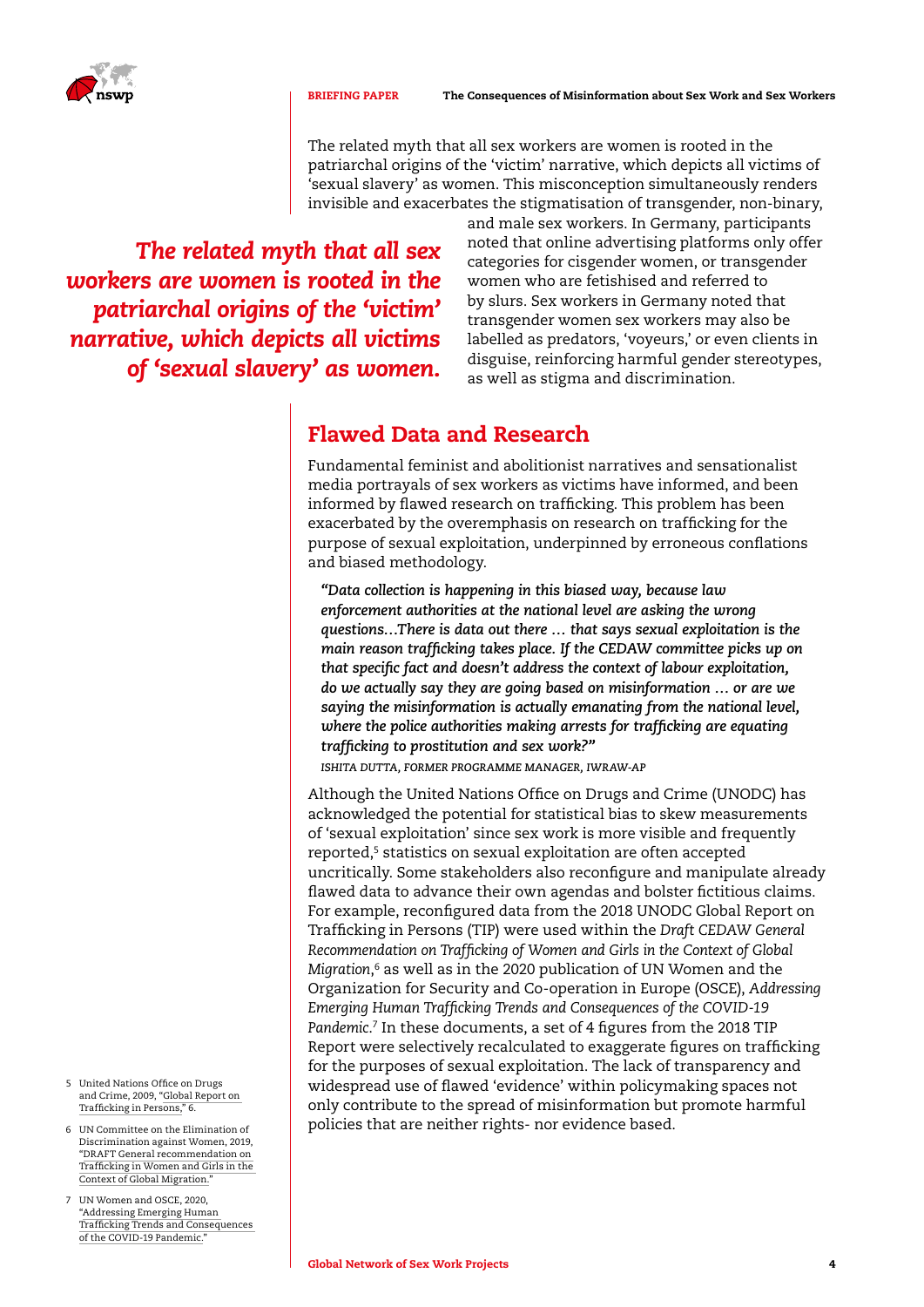

#### 'End Demand' Models and Anti-Trafficking Legislation

Widespread depictions of sex workers as victims and conflations of sex work with trafficking have led to the proliferation of 'End Demand' legislative models. Also known as the 'Nordic Model,' 'End Demand' models aim to abolish both sex work and trafficking by criminalising clients of sex workers. Rooted in false notions that all sex workers are

*…'End Demand' models have increased their vulnerability to violence and police harassment, perpetuated stigma and discrimination, and reduced their access to labour rights, financial services, and housing.*

women with male clients and that sex work is a form of violence against women, 'End Demand' models reinforce, rather than ameliorate, harmful stereotypes and gender inequality.

Research has shown that 'End Demand' models have not reduced sex work<sup>8</sup> or trafficking.<sup>9</sup> Instead, sex workers have reported that 'End Demand' models have increased their vulnerability to violence and police harassment, perpetuated stigma and discrimination, and reduced their access to labour rights, financial services, and housing.10 'End Demand' models have led to the increased criminalisation of

third parties, such as brothel managers, drivers, cleaning and security staff, and even other sex workers who share work spaces.<sup>11</sup>

Misinformation about sex work and sex workers fosters harmful and misguided anti-trafficking initiatives aimed at 'rescuing' victims of trafficking. However, sex workers who are targeted by these initiatives are often treated as criminals and/or illegal migrants, while victims of trafficking working in other fields, such as agriculture and domestic labour, are routinely overlooked and underreported.

In recent years, the increasing focus on anti-trafficking initiatives in online spaces where sex workers advertise independently has resulted in harmful legislation such as the USA's 2017 Stop Enabling Sex Traffickers Act (SESTA) and the Allow States and Victims to Fight Online Sex Trafficking Act (FOSTA).12 FOSTA-SESTA has criminalised online tools and platforms used by sex workers to advertise their services, screen clients, and share information, under the pretence that these platforms facilitate trafficking and that sex workers are not deserving of safe workspaces. Along with the prior removal of the classifieds website Backpage, FOSTA-SESTA has increased sex workers' exposure to violence and reduced their ability to work safely and independently.<sup>13</sup>

*"Taking down Backpage took away my way to earn money safely… I could advertise on [Backpage] because it was affordable. Now it's gone and I have to find other ways to work safely and get clients." SEX WORKER, USA*

- 8 Jay Levy and Pia Jakobsson, "[Sweden's abolitionist discourse](https://www.semanticscholar.org/paper/Sweden%E2%80%99s-abolitionist-discourse-and-law%3A-Effects-on-Levy-Jakobsson/bc2a6cb568a272f11dbc4cb1696c2ec4092e2ba3)  [and law: Effects on the dynamics of](https://www.semanticscholar.org/paper/Sweden%E2%80%99s-abolitionist-discourse-and-law%3A-Effects-on-Levy-Jakobsson/bc2a6cb568a272f11dbc4cb1696c2ec4092e2ba3)  [Swedish sex work and on the lives](https://www.semanticscholar.org/paper/Sweden%E2%80%99s-abolitionist-discourse-and-law%3A-Effects-on-Levy-Jakobsson/bc2a6cb568a272f11dbc4cb1696c2ec4092e2ba3)  [of Sweden's sex workers."](https://www.semanticscholar.org/paper/Sweden%E2%80%99s-abolitionist-discourse-and-law%3A-Effects-on-Levy-Jakobsson/bc2a6cb568a272f11dbc4cb1696c2ec4092e2ba3)
- 9 Susanne Dodillet and Petra Östergren, 2011, ["The Swedish Sex](http://www.petraostergren.com/upl/files/54259.pdf)  [Purchase Act: Claimed success and](http://www.petraostergren.com/upl/files/54259.pdf)  documented effects.
- 10 NSWP, 2018, "[The Impact of 'End](https://www.nswp.org/resource/nswp-policy-briefs/policy-brief-the-impact-end-demand-legislation-women-sex-workers)  [Demand' Legislation on Women](https://www.nswp.org/resource/nswp-policy-briefs/policy-brief-the-impact-end-demand-legislation-women-sex-workers)  Sex Workers.
- 11 Bronwyn McBride et al., "[Harms](https://www.researchgate.net/publication/343402527_Harms_of_third_party_criminalisation_under_end-demand_legislation_undermining_sex_workers)  [of third party criminalisation](https://www.researchgate.net/publication/343402527_Harms_of_third_party_criminalisation_under_end-demand_legislation_undermining_sex_workers)  [under end-demand legislation:](https://www.researchgate.net/publication/343402527_Harms_of_third_party_criminalisation_under_end-demand_legislation_undermining_sex_workers)  [undermining sex workers' safety](https://www.researchgate.net/publication/343402527_Harms_of_third_party_criminalisation_under_end-demand_legislation_undermining_sex_workers)  [and rights,"](https://www.researchgate.net/publication/343402527_Harms_of_third_party_criminalisation_under_end-demand_legislation_undermining_sex_workers) *Health & Sexuality*, 23 (9), 2020.
- 12 US Government, 2017, "Allow States [and Victims to Fight Online Sex](https://www.congress.gov/bill/115th-congress/house-bill/1865/text;)  [Trafficking Act;"](https://www.congress.gov/bill/115th-congress/house-bill/1865/text;) US Government, 2017/2018, "[Stop Enabling Sex](https://www.congress.gov/bill/115th-congress/senate-bill/1693)  [Traffickers Act.](https://www.congress.gov/bill/115th-congress/senate-bill/1693)"
- 13 Danielle Blunt and Ariel Wolf, "[Erased: The impact of FOSTA-](https://www.antitraffickingreview.org/index.php/atrjournal/issue/view/22)[SESTA and the removal of Backpage](https://www.antitraffickingreview.org/index.php/atrjournal/issue/view/22)  [on sex workers,](https://www.antitraffickingreview.org/index.php/atrjournal/issue/view/22)" Anti-Trafficking Review 13 (2020): 117-121.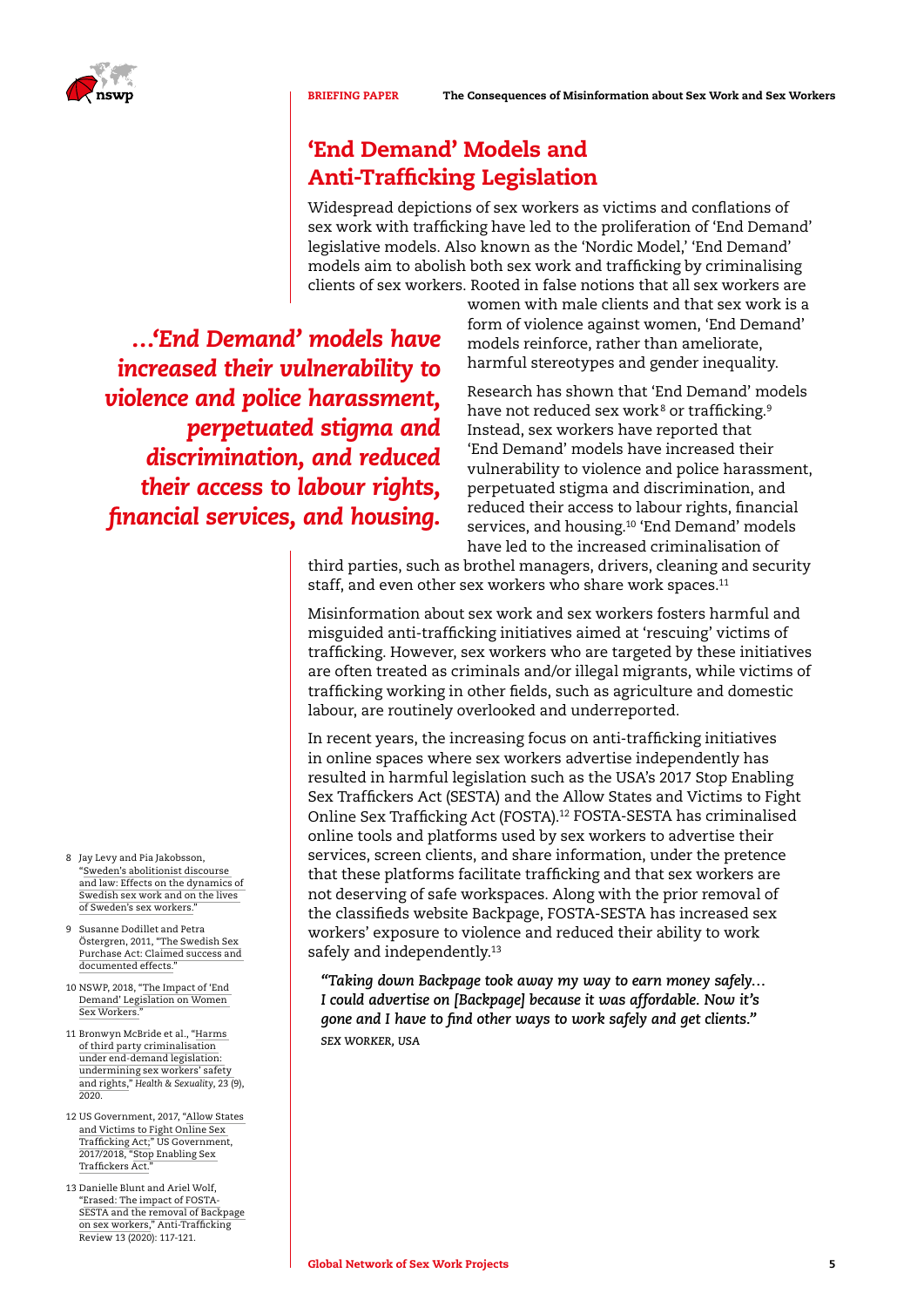

#### International Policymaking and Advocacy Spaces

Fundamental feminist and abolitionist positions and narratives proliferate within international policymaking and advocacy spaces, bolstered by ambiguous language surrounding 'prostitution' and 'sexual exploitation' within international legal and human rights frameworks. Both the Protocol to Prevent, Suppress, and Punish Trafficking in Persons (the Palermo Protocol) and the Convention on the Elimination of all Forms of Discrimination Against Women (CEDAW) reference "the exploitation of prostitution" without defining the term. Moreover, Article 6 of CEDAW calls on states to "take all appropriate measures, including legislation, to suppress all forms of traffic in women and exploitation of prostitution of women," in vague terms that are open to interpretation.<sup>14</sup> Consequently, fundamental feminists and abolitionist groups consistently misinterpret these provisions to support their anti-sex work agenda to suppress *all* 'prostitution.' This sentiment was echoed in the CEDAW Committee General Recommendation No. 38 (2020) on Trafficking in Women and Girls in the Context of Global Migration,<sup>15</sup> which failed to adequately distinguish between sex work, sexual exploitation, and trafficking, despite the active contribution of sex worker-led organisations

*…UNAIDS staff have reported facing objections from abolitionist groups when advocating for the decriminalisation of sex work, noting that it is difficult to advocate for decriminalisation without being portrayed as promoting human trafficking.*

throughout the consultation process. The failure of United Nations bodies to clearly distinguish between sex work and exploitation perpetuates policies conflating sex work and trafficking and has resulted in the overly broad application of anti-trafficking measures.

The conflation of sex work and trafficking makes it challenging for sex workers and their allies to effectively advocate for sex workers' rights within international policymaking and advocacy spaces.16 In United Nations (UN) spaces, for example, UNAIDS staff have reported facing objections from abolitionist groups when advocating for the decriminalisation of sex work,

noting that it is difficult to advocate for decriminalisation without being portrayed as promoting human trafficking.

Further, the positions of individuals occupying leadership roles within UN organisations also contributes to the spread of misinformation when discriminatory and biased views are portrayed as being 'neutral.' For example, following claims of UN Women's 'neutral' stance on sex work,<sup>17</sup> their former Executive Director was recorded on video stating:

*"Our core belief, as UN Women, is that all women who are involved in this industry are victims – whether they regard themselves sex workers or not, whether they see this as a job – we regard them as victims, and the ones who are buying the services as perpetrators of violence against women." <sup>18</sup>*

- 14 UN General Assembly, 1979, "[Convention on the Elimination](https://www.un.org/womenwatch/daw/cedaw/cedaw.htm)  [of All Forms of Discrimination](https://www.un.org/womenwatch/daw/cedaw/cedaw.htm)  Against [Women, A/RES/34/180."](https://www.un.org/womenwatch/daw/cedaw/cedaw.htm)
- 15 UN Committee on the Elimination of Discrimination Against Women, 2020, ["General Recommendation No.](https://www.ohchr.org/en/hrbodies/cedaw/pages/recommendations.aspx)  [38 \(2020\) on trafficking in women](https://www.ohchr.org/en/hrbodies/cedaw/pages/recommendations.aspx)  [and girls in the context of global](https://www.ohchr.org/en/hrbodies/cedaw/pages/recommendations.aspx)  [migration \(CEDAW/C/GC/38\).](https://www.ohchr.org/en/hrbodies/cedaw/pages/recommendations.aspx)
- 16 NSWP, 2020, "[Shrinking Spaces](https://www.nswp.org/resource/nswp-briefing-papers/briefing-paper-shrinking-spaces-and-silencing-voices)  and [Silencing Voices."](https://www.nswp.org/resource/nswp-briefing-papers/briefing-paper-shrinking-spaces-and-silencing-voices)
- 17 "[Response from the Executive](https://www.passblue.com/wp-content/uploads/2019/11/Global-Letter-from-UN-Women-Executive-Director-re-Beijing25-and-Generation-Equality-Forum.pdf)  [Director of UN Women to global](https://www.passblue.com/wp-content/uploads/2019/11/Global-Letter-from-UN-Women-Executive-Director-re-Beijing25-and-Generation-Equality-Forum.pdf)  [letter dated 17 October 2019,](https://www.passblue.com/wp-content/uploads/2019/11/Global-Letter-from-UN-Women-Executive-Director-re-Beijing25-and-Generation-Equality-Forum.pdf)" 25 October 2019.
- 18 Sex Workers Education and Advocacy Taskforce, ["SWEAT's Response](http://www.sweat.org.za/2020/07/23/sweats-response-to-utterances-by-the-un-women-executive-director-phumzile-mlambo-ngcuka/)  [to utterances by the UN Women](http://www.sweat.org.za/2020/07/23/sweats-response-to-utterances-by-the-un-women-executive-director-phumzile-mlambo-ngcuka/)  [Executive Director, Phumzile](http://www.sweat.org.za/2020/07/23/sweats-response-to-utterances-by-the-un-women-executive-director-phumzile-mlambo-ngcuka/)  [Mlambo-Ngcuka,](http://www.sweat.org.za/2020/07/23/sweats-response-to-utterances-by-the-un-women-executive-director-phumzile-mlambo-ngcuka/)" 23 July 2020.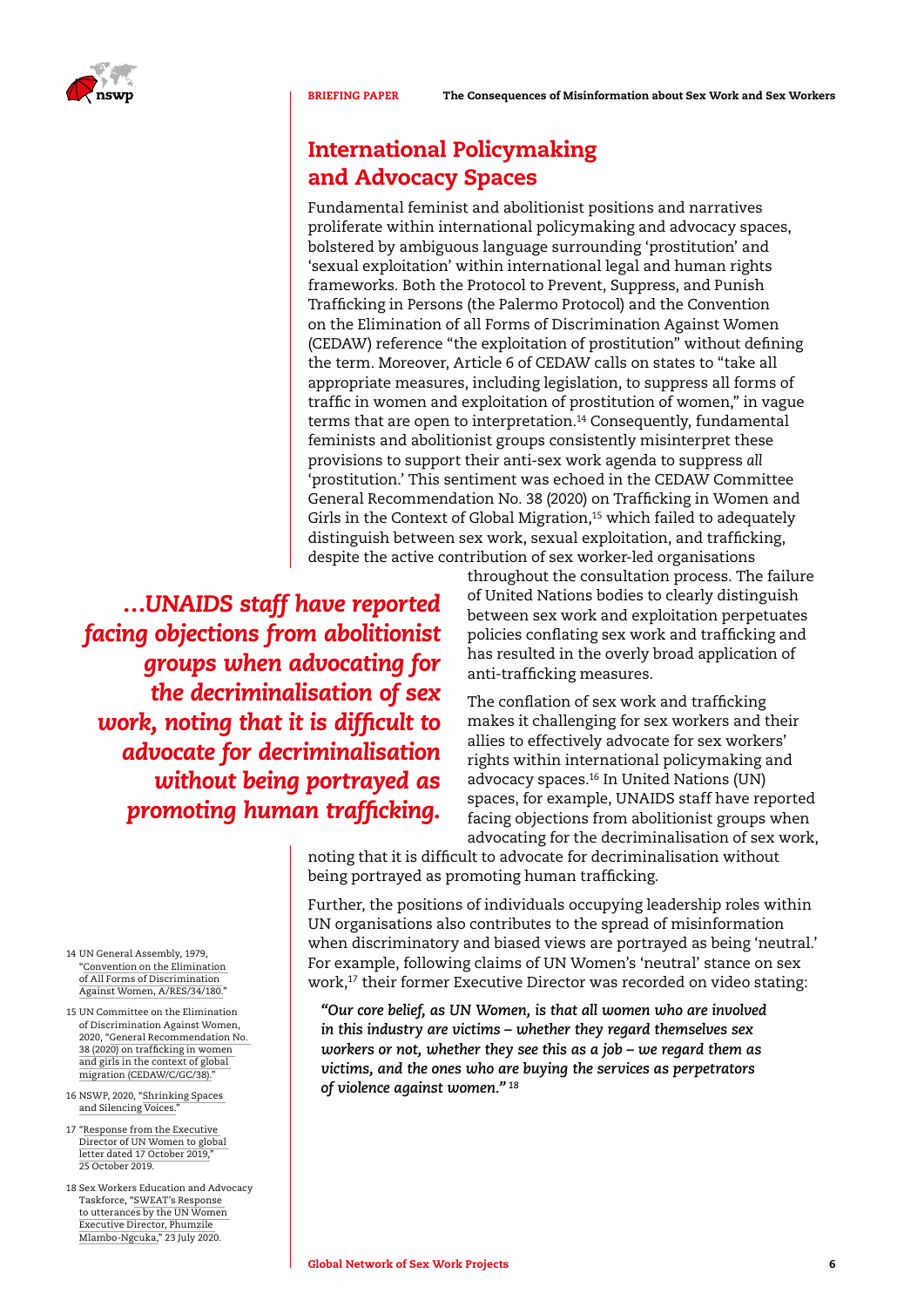

BRIEFING PAPER The Consequences of Misinformation about Sex Work and Sex Workers

#### Law Enforcement and Policing

The conflation of sex work with trafficking has brought sex workers into closer contact with law enforcement. When funding for law enforcement is tied to anti-trafficking initiatives, law enforcement agencies are given incentive to conduct 'raid and rescue' missions to demonstrate that

## *These operations are seldom effective in detecting and arresting traffickers…*

anti-trafficking initiatives are working. These operations are seldom effective in detecting and arresting traffickers, instead subjecting sex workers to legal consequences, including arrest, fines, detention, deportation of migrant sex workers and removal of children by child protection services.19

*"A group of 21 dancers from a nightclub in the city of Jinotega were detained by the police without any court order. The police arrested them, saying they were victims of trafficking, and threw the owner and the staff of the bar in jail, accusing them of trafficking and sexual exploitation. All the dancers were over 18 years old, and all of them were working there willingly. The police robbed their belongings. We had to put pressure on the authorities until we got the police to set them free (the police were saying that they were not being detained or jailed, but rather "placed under protection"). They lost their jobs as the nightclub was shut down, and its owner as well as two employees were charged in a criminal trial." SEX WORKER, NICARAGUA*

In Russia and Ukraine, participants reported that right-wing community organisations claiming to fight immorality and vice conduct raids on brothels in cooperation with law enforcement, exposing the identities of sex workers by publicly broadcasting footage of the raids. In addition, sex workers detained during raids are subject to fines, arrest, and migrant workers are deported. In Germany, sex workers identified former police officers as a common source of misinformation, acting as 'experts' on sex work to demand increased patrols and raids disguised as 'protective measures.' As a result, sex workers have reported an increase in racial profiling and police harassment and violence.

#### Migrant Sex Workers and Immigration

The emphasis on trafficking for the purpose of sexual exploitation has been used by governments to justify increasingly restrictive immigration policies, including discriminatory visa schemes, arrests, and deportation.20 In France, Germany, Indonesia, and New Zealand, participants reported that migrant sex workers are frequently assumed to be victims of trafficking. In Germany, participants reported that the media frequently claim, without evidence, that 90 to 100% of sex workers are migrants. This myth has been used to argue for more restrictive migration policies, as well as to support false claims that deportations and the refusal of residence permits are done to protect 'affected persons.' It has also led to an increase in raids, racial profiling and discrimination against migrants.

19 NSWP, 2014, ["Advocacy Toolkit: The](https://nswp.org/resource/nswp-publications/advocacy-toolkit-the-real-impact-the-swedish-model-sex-workers)  Real Impact of the Swedish Model [on Sex Workers,"](https://nswp.org/resource/nswp-publications/advocacy-toolkit-the-real-impact-the-swedish-model-sex-workers) chapter 4.

20 NSWP, 2018, "[Migrant Sex Workers."](https://www.nswp.org/resource/nswp-briefing-papers/briefing-paper-migrant-sex-workers)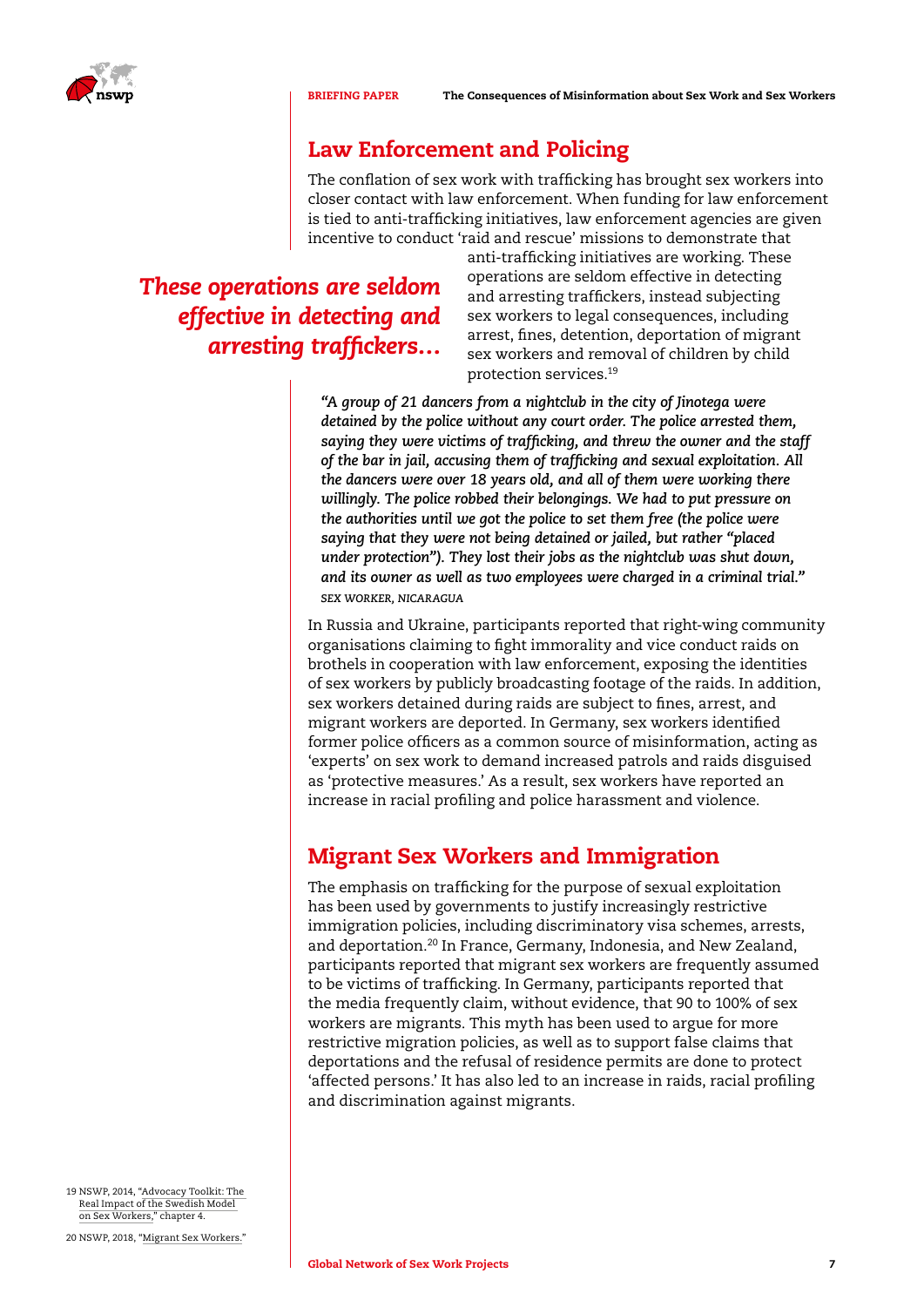

In New Zealand, although sex work was decriminalised in 2003, sex work remains criminalised for migrants. This provision has led to exploitative work environments for migrant sex workers, increasing their vulnerability to deportation.<sup>21</sup> Participants reported that this provision has particularly affected racialised sex workers (especially those of Asian descent), who are stereotyped as being willing to provide unprotected services because they are in breach of their visa, or because they are perceived as being 'victims of trafficking.' In Guyana, participants reported that Venezuelan and other migrant sex workers are the frequent targets of raids on hotels and guest houses.

The heavy policing of migrant sex workers, combined with the dichotomous construction of sex workers as either victims or criminals, has led to some sex workers claiming to be victims of trafficking in order to avoid legal consequences.

*"In the early 2000s, Bulgarian sex workers in Austria were advising each other that if they were caught by the police, to say they were victims of trafficking, because then they would be put on a plane back to Bulgaria, and maybe be given some money, rather than be thrown in jail."* 

*BORISLAV GERASIMOV, PROGRAMME COORDINATOR, COMMUNICATIONS AND ADVOCACY, GLOBAL ALLIANCE AGAINST TRAFFIC IN WOMEN (GAATW)* 

# Misinformation, Criminalisation, and Morality

#### Misinformation and Criminalisation

When sex workers are not seen as victims, they are often seen as criminals. When viewed as criminals, sex workers are frequently

*…sex workers are frequently humiliated, blamed for acts of violence committed against them, and denied rights-based support services and legal redress.*

humiliated, blamed for acts of violence committed against them, and denied rightsbased support services and legal redress.

In Nicaragua, participants reported that sex workers are viewed as "delinquents" and as "a menace to society" due to associations with criminality. This has led to punitive policing practices and false accusations from law enforcement.

*"The police came and raided the area where several of us were located, and said, 'You must be the one who sells marijuana to all the kids here, because you and the rest of the whores are all delinquents,' and they body-searched me in the street."* 

*SEX WORKER, NICARAGUA*

Sex workers in Nicaragua additionally reported that the stereotyping of sex workers as criminals emboldens police to confiscate condoms, as though carrying condoms were a crime. Although carrying condoms is not a crime in most countries, including Nicaragua, it has been used as 'evidence of prostitution' to arrest sex workers around the world.<sup>22</sup>

- 21 Calum Bennachie et al., "Unfinished. [Decriminalization: The Impact of](https://www.mdpi.com/2076-0760/10/5/179)  [Section 19 of the Prostitution Reform](https://www.mdpi.com/2076-0760/10/5/179)  [Act 2003 on Migrant Sex Workers'](https://www.mdpi.com/2076-0760/10/5/179)  [Rights and Lives in Aotearoa New](https://www.mdpi.com/2076-0760/10/5/179)  [Zealand,"](https://www.mdpi.com/2076-0760/10/5/179) *Social Sciences* 10:5 (2021): 179.
- 22 Open Society Foundations, 2012, "[Criminalizing Condoms: How Policing](https://www.opensocietyfoundations.org/publications/criminalizing-condoms)  [Practices Put Sex Workers and HIV](https://www.opensocietyfoundations.org/publications/criminalizing-condoms)  [Services at Risk in Kenya, Namibia,](https://www.opensocietyfoundations.org/publications/criminalizing-condoms)  [Russia, South Africa, the United](https://www.opensocietyfoundations.org/publications/criminalizing-condoms)  [States, and Zimbabwe.](https://www.opensocietyfoundations.org/publications/criminalizing-condoms)

Global Network of Sex Work Projects 8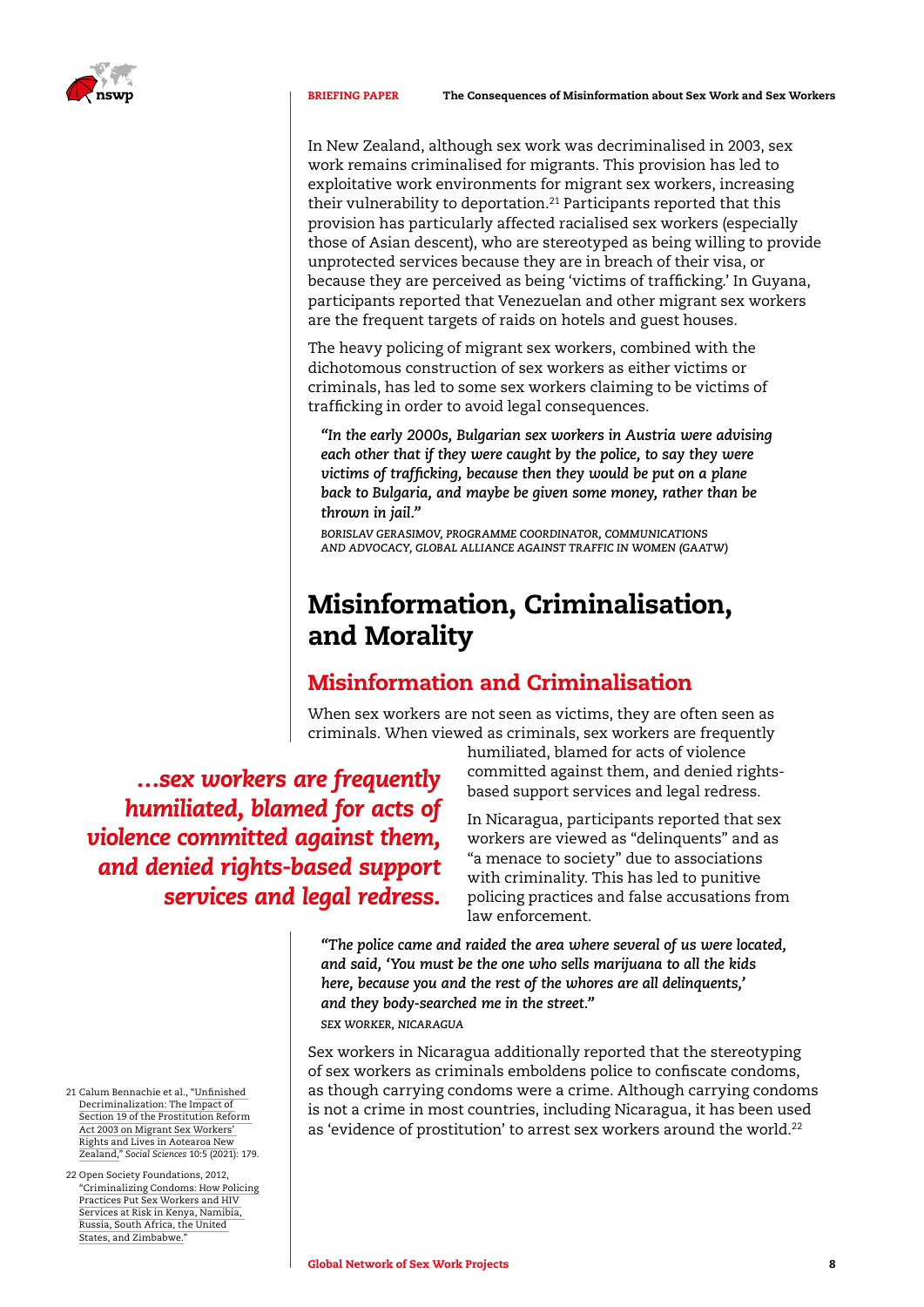

In Poland, Russia, and the USA, participants reported that sex workers are often assumed to be working under a 'pimp.' Consequently,

### *This emphasis on prosecuting 'pimps' is not only misguided, but it evokes and reinforces harmful racialised stereotypes.*

third parties, including brothel managers, security, and other sex workers who share workspaces, risk being criminalised and prosecuted as 'pimps,' increasing the likelihood and severity of legal consequences. This emphasis on prosecuting 'pimps' is not only misguided, but it evokes and reinforces harmful racialised stereotypes.23

*"[The myth] that all or most of us are 'controlled' by 'pimps'...is harmful on so many levels: it's used to justify 'rescue' and surveillance, to persecute our partners and friends, to support the myth that we're defective, to criminalise in-calls, brothels, and coworkers." SEX WORKER, USA*

In El Salvador, participants reported being viewed as part of organised crime, while in Cameroon, Namibia, and Russia, sex workers reported being viewed as criminals who will deceive and rob clients. Even in New Zealand, where sex work is decriminalised, participants reported that the general public continues to view them as unsafe and connected to criminals, perpetuating stigma and discrimination. Participants across regions reported that this association with criminality is used to justify mistreatment of sex workers, as well as violence, extortion, and lack of payment by clients.

*"We receive insults, slander, bad treatment and all kinds of violence from the population, our relatives, our friends, and even our clients." ASSOCIATION SOLIDARITÉ, BENIN*

#### The Myth of the 'Pimp Lobby'

Sex worker-led organisations and sex workers' rights advocates are commonly accused of being controlled and funded by a mythical 'Pimp Lobby.'<sup>24</sup> This myth, rooted in the denial of sex workers' agency and calls for labour rights, is used in attempts to discredit, defame, and undermine sex worker-led organisations and their supporters.

In Poland, participants reported that mainstream media perpetuate this myth by describing brothel raids as "breaking up pimping gangs," when the brothels are more often than not workplaces run by women. In New Zealand, the Aotearoa New Zealand Sex Workers' Collective (NZPC) reported enduring accusations of being "pimps" or "enablers" who should be "providing exiting programs for sex workers." National Ugly Mugs (NUM), a UK-based organisation that provides tools for sex workers to report dangerous clients, was subject to attack by the anti-sex work group Nordic Model Now, which sent a letter to the UK Home Secretary claiming the organisation had "close connections with pimps." NUM threatened to sue Nordic Model Now, leading the group to retract its accusations.25

- 23 NSWP, 2016, "[The Decriminalisation](https://nswp.org/resource/nswp-policy-briefs/policy-brief-the-decriminalisation-third-parties)  of [Third Parties."](https://nswp.org/resource/nswp-policy-briefs/policy-brief-the-decriminalisation-third-parties)
- 24 Frankie Miren, ["Sorry, UK Sex Work](https://www.vice.com/en/article/nnqx48/the-pimp-lobby-292)  [Protesters, There's No Such Thing as a](https://www.vice.com/en/article/nnqx48/the-pimp-lobby-292)  ['Pimp Lobby',](https://www.vice.com/en/article/nnqx48/the-pimp-lobby-292)" Vice, 2 November 2015.
- 25 Frankie Mullin, ["In Full Sight: The](https://www.versobooks.com/blogs/3162-in-full-sight-the-pimp-lobby-at-the-amnesty-agm)  [pimp lobby' at the Amnesty AGM,](https://www.versobooks.com/blogs/3162-in-full-sight-the-pimp-lobby-at-the-amnesty-agm)" Verso, 11 April 2017.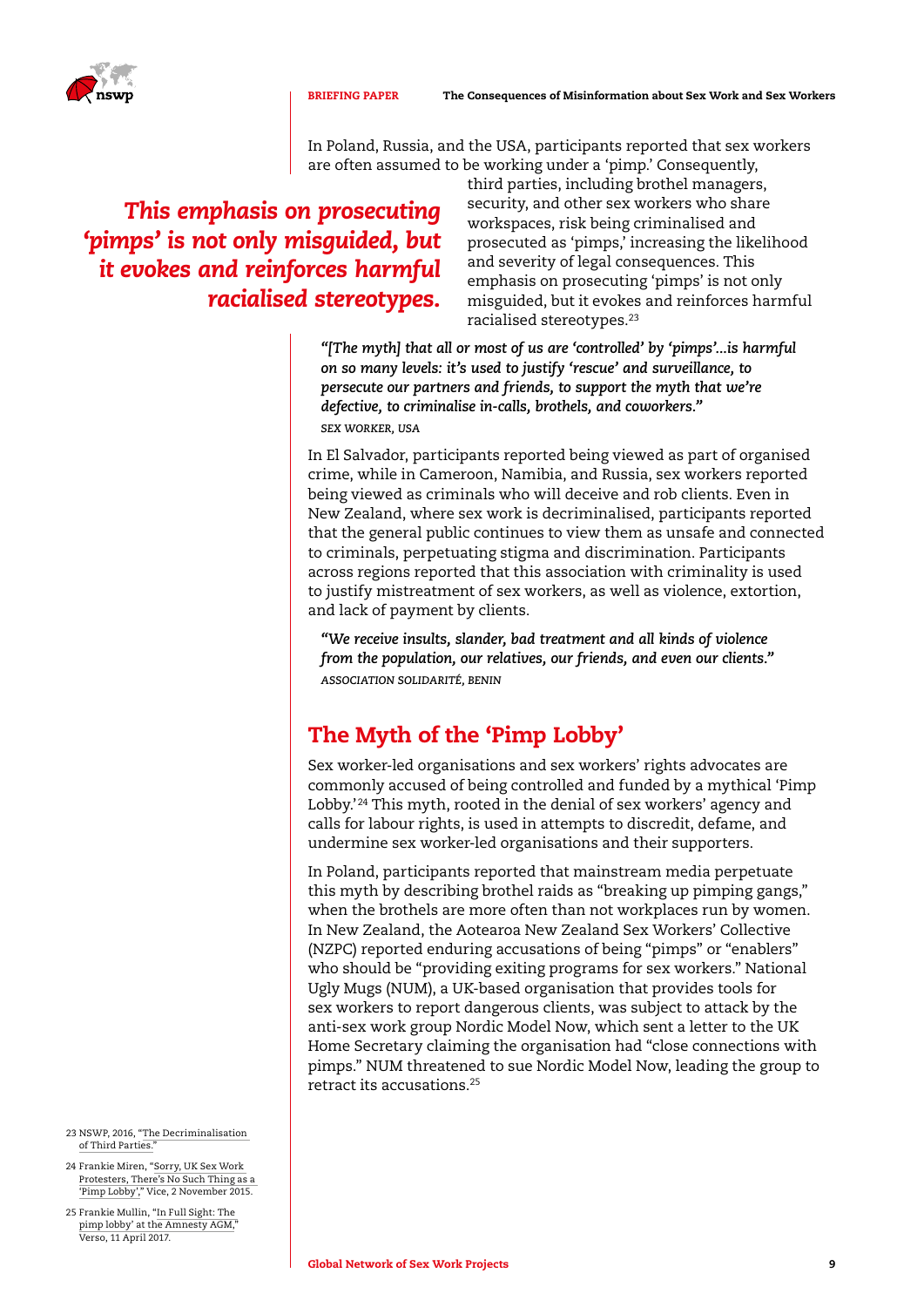

The 'Pimp Lobby' argument has been espoused by policymakers aiming to discredit those who support sex worker's rights. In 2014, when

### *Although the Honeyball Report was ridden with inaccurate data and claims later debunked by academics and researchers, it was approved by the European Parliament.*

former Member of the European Parliament Mary Honeyball introduced a report advocating for member states to adopt the Nordic Model,<sup>26</sup> she described the 560 organisations that opposed her report as being "comprised of pimps," writing to each MEP urging them to ignore opponents.<sup>27</sup> Although the Honeyball Report was ridden with inaccurate data and claims later debunked by academics and researchers,<sup>28</sup> it was approved by the European Parliament.

One of the most prominent targets of 'Pimp Lobby' accusations has been Amnesty International, which in 2016 published its policy on *State Obligations to Respect, Protect, and Fulfil the Human Rights of Sex Workers*, calling for the full decriminalisation of all aspects of sex work.29 Designed to protect sex workers from violence and human rights abuses and based on extensive research and consultations with sex worker-led organisations, the policy was subject to virulent and misinformed attacks from fundamental feminist and abolitionist groups throughout its development. One group accused Amnesty International of "smooth[ing] the way for abusive pimps and johns to trade women's bodies as commodities."30 However, Amnesty International's policy has been applauded by sex worker-led organisations and human rights defenders, serving as an advocacy tool and paving the way for other organisations to adopt decriminalisation policies.

Funders of sex worker-led organisations are forced to navigate accusations of affiliations with 'pimps,' as well as accusations that they are blind to exploitation and violence. Sebastian Köhn, Director of Global Health Investments at Open Society Foundations, noted:

*"[We face accusations that] we don't care about exploitation and violence, and we don't see that sex workers experience exploitation and violence when in fact, those are exactly the reasons why we have taken an interest in this area in the first place."* 

*SEBASTIAN KÖHN, DIRECTOR GLOBAL HEALTH INVESTMENTS, OPEN SOCIETY FOUNDATIONS* 

#### Stigma and Moral Judgements

The negative impacts of moral judgements and stereotypes portraying sex workers as immoral, sinful, and deviant were noted by participants across multiple regions. These views reinforce stigma and discrimination, fuel violence, and are used to justify the mistreatment of sex workers by their families, clients, law enforcement, and society at large.

The misconception that sex workers are 'homewreckers' who lure men away from their families was reported by participants in Benin, Guyana, Russia, and Ukraine. This harmful stereotype has led to violent attacks on sex workers.

*"Sex workers are not considered full-fledged members of society, they are disdained, they are despised, they are not trusted, they are accused of spreading diseases, corrupting society, immorality, and destroying marriages."* 

*SEX WORKERS FORUM RUSSIA, RUSSIA*

- 26 European Parliament Committee on Women's Rights and Gender Equality, 2014, ["Report on sexual exploitation](https://www.europarl.europa.eu/doceo/document/A-7-2014-0071_EN.html)  [and prostitution and its impact on](https://www.europarl.europa.eu/doceo/document/A-7-2014-0071_EN.html)  gender equality (2013/2103(INI)).
- 27 European Sex Workers' Rights Alliance (previously ICRSE), 2016, "[Feminism](https://www.eswalliance.org/feminism_needs_sex_workers_sex_workers_need_feminism_for_a_sex_worker_inclusive_women_s_rights_movement)  [needs sex workers, sex workers need](https://www.eswalliance.org/feminism_needs_sex_workers_sex_workers_need_feminism_for_a_sex_worker_inclusive_women_s_rights_movement)  [feminism: towards a sex-worker](https://www.eswalliance.org/feminism_needs_sex_workers_sex_workers_need_feminism_for_a_sex_worker_inclusive_women_s_rights_movement)  [inclusive women's rights movement.](https://www.eswalliance.org/feminism_needs_sex_workers_sex_workers_need_feminism_for_a_sex_worker_inclusive_women_s_rights_movement)"
- 28 ["A Critique of the 'Report on](https://www.academia.edu/6603562/A_Critique_of_the_Report_on_Prostitution_and_Sexual_Exploitation_and_its_Impact_on_Gender_Equality_by_Mary_Honeyball_MEP)  [Prostitution and Sexual Exploitation](https://www.academia.edu/6603562/A_Critique_of_the_Report_on_Prostitution_and_Sexual_Exploitation_and_its_Impact_on_Gender_Equality_by_Mary_Honeyball_MEP)  [and its Impact on Gender Equality](https://www.academia.edu/6603562/A_Critique_of_the_Report_on_Prostitution_and_Sexual_Exploitation_and_its_Impact_on_Gender_Equality_by_Mary_Honeyball_MEP) by Mary Honeyball, MEP," 2014.
- 29 Amnesty International, 2016, ["Amnesty International policy on](https://www.amnesty.org/en/documents/pol30/4062/2016/en/)  [state obligations to respect, protect](https://www.amnesty.org/en/documents/pol30/4062/2016/en/)  and fulfil the human rights of sex [workers.](https://www.amnesty.org/en/documents/pol30/4062/2016/en/)"
- 30 "[No Amnesty,](https://amnestyaction.wordpress.com/)" Amnesty Action.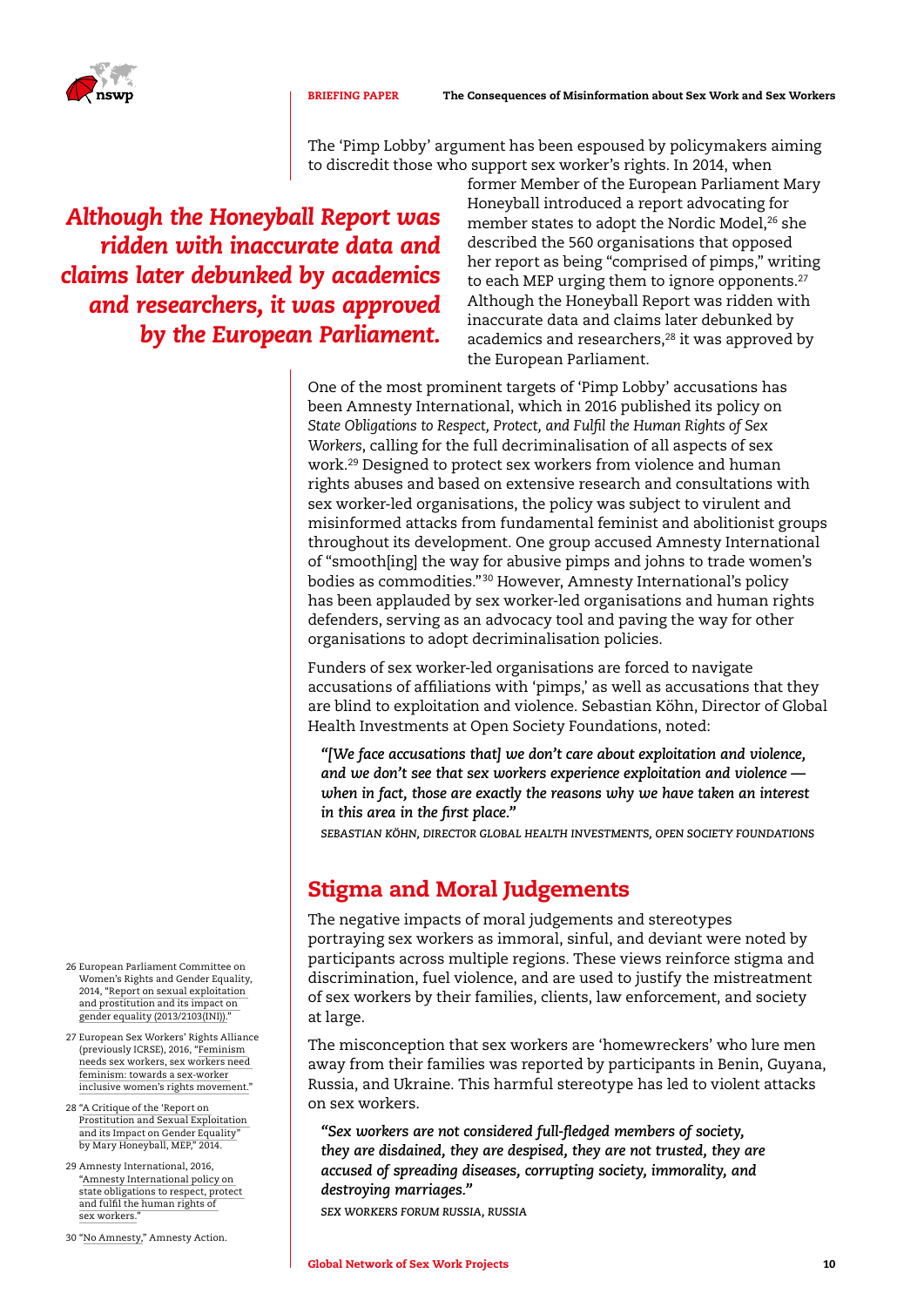

BRIEFING PAPER The Consequences of Misinformation about Sex Work and Sex Workers



Across Africa, sex workers reported that society perceives them as being possessed by the devil or 'cursed.' In Benin, sex workers reported that

*The damaging myth that sex workers are unfit parents poses significant threats to sex workers with children, including loss of child custody, restricted access to child support and benefits, and arbitrary interference by child protection services.*

their involvement in sex work is "even the basis of many sacrifices and assassinations." In Cameroon, participants noted that transgender sex workers, who face additional stigma and criminalisation, are often referred to as "wizards, voodoo, [and] evil spirits willing to perform occult practices with clients."

Participants reported negative impacts of misinformation on their family lives, including them being shunned by relatives. The damaging myth that sex workers are unfit parents poses significant threats to sex workers with children, including loss of child custody, restricted access to child support and benefits, and arbitrary interference by child protection services.<sup>31</sup> Social

stigma surrounding sex work can also lead sex workers who are parents to being excluded from their communities.

*''In our ward I was excluded from all the local activities…My children were also humiliated, as other kids were told not to play with them… This forced me to move from this place, as things were getting worse by the day."* 

*SEX WORKER, TANZANIA*

Participants additionally identified the stereotyping of all sex workers as people who use drugs as a tactic used to deny their right to speak for themselves, as if people who use drugs are not entitled to agency, choice, or self-representation.

# Misinformation Surrounding Sex Work and Health

Misinformation surrounding sex workers, sex work, and health leads to a range of negative consequences for sex workers – reduced access to non-discriminatory high-quality health care, increased social stigma, and the promotion of public health policies that violate sex workers' human rights.

#### The Stereotype of Sex Workers as 'Vectors of Disease'

Sex workers from all five NSWP regions reported encountering stigma and discrimination due to the widespread myth that sex workers are 'vectors of disease,' including HIV, STIs, and COVID-19. The effects of this form of misinformation are compounded for sex workers who are migrants, LGBTQI, racialised, indigenous, or living with HIV, as well as sex workers who use drugs.

*"In my neighbourhood, because I'm trans and a sex worker, some people call me 'AIDS-ridden,' which is unfair, because I am very careful to use condoms in all my sexual relations."* 

*TRANSGENDER SEX WORKER, NICARAGUA*

31 NSWP, 2018, "[The Impact of](https://nswp.org/resource/nswp-policy-briefs/policy-brief-the-impact-stigma-and-discrimination-key-populations-and)  [Stigma and Discrimination on Key](https://nswp.org/resource/nswp-policy-briefs/policy-brief-the-impact-stigma-and-discrimination-key-populations-and)  Populations and Their Families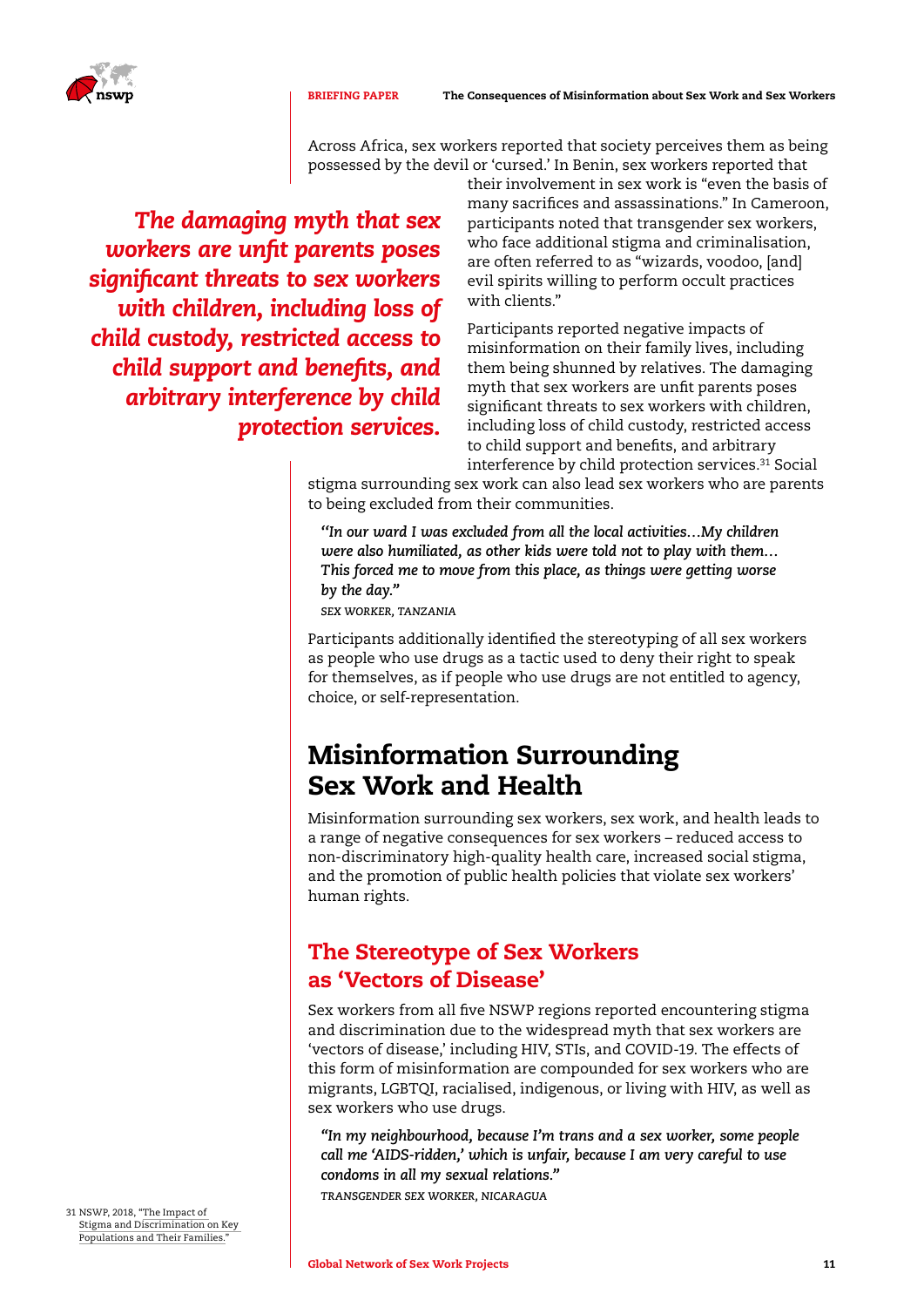

Medical personnel often view sex workers as being irresponsible and unable to care for their own bodies and health. In the Democratic Republic of Congo, sex workers reported being viewed as transmitters of Ebola and COVID-19, in addition to HIV and STIs. In Indonesia, sex workers reported the myth that housewives will get HIV from their husbands' connections with sex workers.

*"Regarding HIV, sex workers are always accused of being a factor causing transmission."* 

*ORGANISASI PERUBAHAN SOSIAL INDONESIA (OPSI), INDONESIA*

Stigma and discrimination associated with this myth can also extend to sex workers' families.

#### Impacts on Health Policy and Access to Services

The view of sex workers as 'vectors of disease' informs laws and health policies which further penalise sex workers and reduce access to essential health services. The myth that sex workers are 'vectors of disease' is so ingrained that in some countries, penalties for engaging in sex work are framed as public health offences.

In jurisdictions where HIV exposure and transmission are criminalised, these laws are disproportionately used to penalise sex workers. For example, in Florida, USA, it was found that between 1986 and 2017, "sex

*…many sex workers living with HIV avoid confirming their diagnoses through the state Centre for Disease Control and Prevention and do not take ARVs in order to avoid creating evidence which could be used against them in the future.*

work incidents" were twice as likely as other exposure incidents to lead to HIV- or STI-related convictions, and only half as likely to result in individuals' release without a conviction.32

In China, policymakers, police, and the general public overwhelmingly view sex workers as the main transmitters of HIV and other STIs, resulting in heavy state monitoring of sex workers and strict HIV exposure and transmission laws. Sex workers who are aware of their HIV-positive status can be detained and charged with two crimes, even if their viral load is undetectable following antiretroviral (ARV) treatment. As

a result, many sex workers living with HIV avoid confirming their diagnoses through the state Centre for Disease Control and Prevention and do not take ARVs in order to avoid creating evidence which could be used against them in the future.

*"A sex worker was sentenced by the judge for breaking the HIV Transmission Law even though she has been on antiretroviral therapy for years and did wear a condom when having sex with her client." SEX WORKER, CHINA*

The myth of sex workers as 'vectors of disease' has also perpetuated harmful mandatory HIV and STI testing and treatment policies, which not only violate human rights, but foster distrust and exacerbate barriers to accessing health services.<sup>33</sup>

32 Williams Institute, UCLA School of Law, 2018, "[HIV Criminalization](https://www.hivlawandpolicy.org/resources/hiv-criminalization-florida-penal-implications-people-living-hivaids-amira-hasenbush)  [in Florida: Penal Implications for](https://www.hivlawandpolicy.org/resources/hiv-criminalization-florida-penal-implications-people-living-hivaids-amira-hasenbush)  [People Living with HIV/AIDS."](https://www.hivlawandpolicy.org/resources/hiv-criminalization-florida-penal-implications-people-living-hivaids-amira-hasenbush)

33 NSWP, 2018, "[Sex Workers' Access](https://nswp.org/resource/nswp-briefing-papers/briefing-paper-sex-workers-access-comprehensive-sexual-and-reproductive)  [to Comprehensive Sexual and](https://nswp.org/resource/nswp-briefing-papers/briefing-paper-sex-workers-access-comprehensive-sexual-and-reproductive)  [Reproductive Health Services.](https://nswp.org/resource/nswp-briefing-papers/briefing-paper-sex-workers-access-comprehensive-sexual-and-reproductive)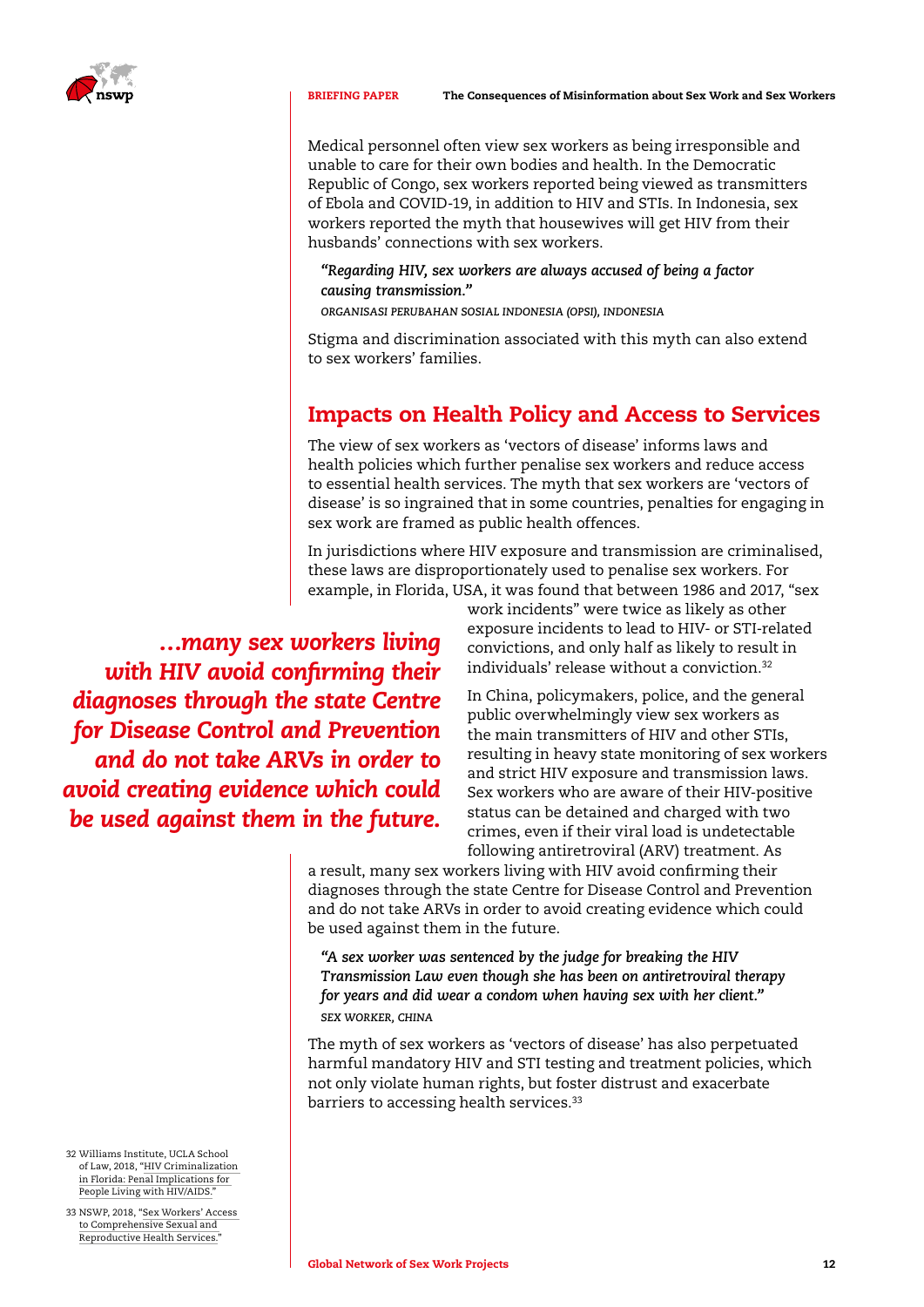

#### The COVID-19 Pandemic

The COVID-19 pandemic has accelerated the spread of misinformation about sex workers and exacerbated their marginalisation. In contexts where sex work is criminalised and not recognised as labour, sex workers have been largely excluded from social protection schemes.<sup>34</sup> In Germany, sex workers reported that since the pandemic began, they have experienced new associations between sex work and disease, with growing divisions between registered sex workers, who work legally within Germany's regulatory system, and unregistered sex workers. As the general public began to see sex workers as potential 'super-spreaders' of the virus, some registered sex workers demanded to be treated as the 'clean' sex workers, pitting themselves against unregistered sex workers, who were not only excluded from state social protection measures, but faced increased criminalisation if they continued to work.

Academics have also attempted to portray sex workers as 'superspreaders' of COVID-19. In 2020, a study authored by scientists from Harvard Medical School and Yale University erroneously claimed that the continued closure of India's red light districts could prevent 72% of new COVID infections.35 Sex worker-led organisations, public health experts,

*…misinformed claims like these have exacerbated stigma and discrimination, increased vulnerability to violence and abuse, and violated sex workers' human rights during a time of unprecedented hardship.*

and other human rights defenders submitted a petition against the study, noting that it was based on a flawed understanding of sex work in India, lacked transparent methodology, and was developed without consultation from sex worker communities, civil society or academic peers. Yale University then responded that they would review the study. Nonetheless, sex workers reported an increase in police harassment and threats after the study was published in vernacular languages and discussed by local media.<sup>36</sup> By reinforcing the myth that sex workers are vectors of disease during the COVID-19 pandemic, misinformed

claims like these have exacerbated stigma and discrimination, increased vulnerability to violence and abuse, and violated sex workers' human rights during a time of unprecedented hardship.

# Sex Worker-led Responses and Strategies for Challenging Misinformation

Sex worker-led organisations have developed numerous strategies for challenging misinformation, myths, and stereotypes, beginning with redefining and reframing narratives about their work and communities. Participants across regions noted the importance of promoting diverse narratives reflecting their lived realities and the strengths of sex worker communities.

*"I think we need to have our own narrative and definition of sex work…. For so long, we have shared information on the risks of being in the industry…However, it is time that we change the notion and share with the world our greatest achievements… [changing] the understanding of our people [to see] that sex work can be, or is, rather beneficial as well." EQUAL RIGHTS FOR ALL MOVEMENT, NAMIBIA*

- 34 UNAIDS, 2020, ["Sex workers must](https://www.unaids.org/en/resources/presscentre/pressreleaseandstatementarchive/2020/april/20200408_sex-workers-covid-19)  [not be left behind in the response](https://www.unaids.org/en/resources/presscentre/pressreleaseandstatementarchive/2020/april/20200408_sex-workers-covid-19)  to COVID-19.
- 35 "[India can avoid 72% of projected](https://timesofindia.indiatimes.com/india/india-can-avoid-72-of-projected-covid-cases-by-closing-red-light-areas-report/articleshow/75772687.cms)  [Covid cases by closing red light](https://timesofindia.indiatimes.com/india/india-can-avoid-72-of-projected-covid-cases-by-closing-red-light-areas-report/articleshow/75772687.cms)  [areas: Report,"](https://timesofindia.indiatimes.com/india/india-can-avoid-72-of-projected-covid-cases-by-closing-red-light-areas-report/articleshow/75772687.cms) Times of India, 16 May 2020.
- 36 Preetha Nair, ["Facing Backlash,](https://www.outlookindia.com/website/story/india-news-facing-backlash-yale-university-to-review-study-on-closure-of-red-light-areas-to-curb-coronavirus/356275)  [Yale To Review Study](https://www.outlookindia.com/website/story/india-news-facing-backlash-yale-university-to-review-study-on-closure-of-red-light-areas-to-curb-coronavirus/356275)  [Recommending Closure Of](https://www.outlookindia.com/website/story/india-news-facing-backlash-yale-university-to-review-study-on-closure-of-red-light-areas-to-curb-coronavirus/356275)  [Red-light Areas To Curb Covid,](https://www.outlookindia.com/website/story/india-news-facing-backlash-yale-university-to-review-study-on-closure-of-red-light-areas-to-curb-coronavirus/356275)" Outlook India, 8 July 2020.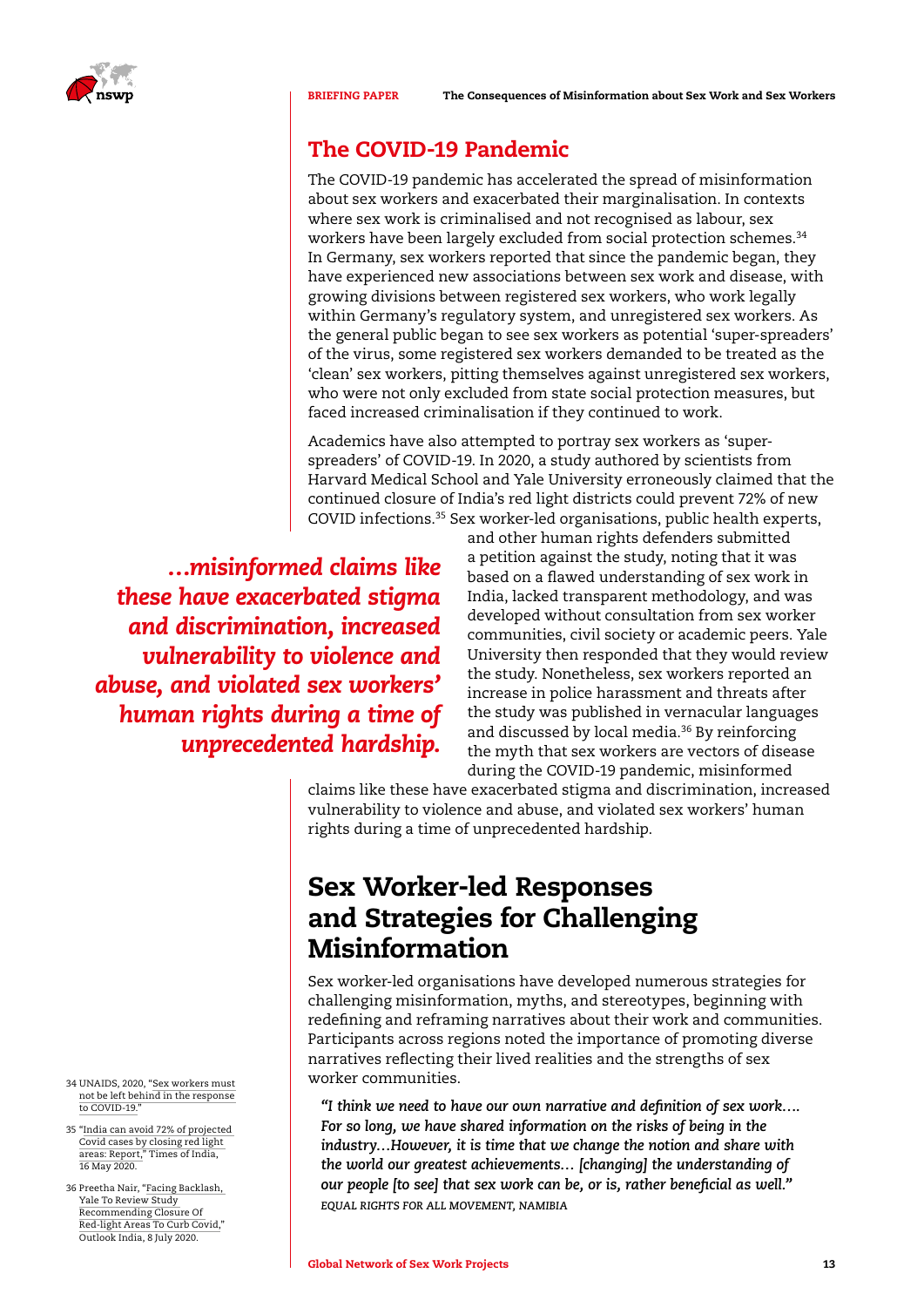

Many sex worker-led organisations have challenged misinformation through efforts to increase sex workers' influence over narratives about sex work in the media. For example, STAR-STAR, North Macedonia developed their own communication protocols and public relations procedures to avoid being misquoted or represented out of context in the media. In Indonesia, OPSI appointed a community spokesperson to educate the media and journalists.

*"We as an organization make a strategy internally by appointing a spokesperson from the community who can conduct education and discussions with the media to change the mindset of journalists, so that there is humane reporting regarding sex workers." OPSI, INDONESIA*

Many participants additionally emphasised the importance of advocacy campaigns and alliance-building in countering misinformation,

*…campaigns and alliances with external stakeholders have the power to change public opinion towards sex workers and sex work.*

particularly in collaboration with external stakeholders such as the media, government officials, the health sector, law enforcement, and the women's and anti-trafficking movements. Participants across regions noted that campaigns and alliances with external stakeholders have the power to change public opinion towards sex workers and sex work.

*"We need allies in the mainstream media and in the political parties who can gain publicity for our message… We need to have friendly journalists who will work with us on producing good quality texts and materials in the media."* 

*SEX WORK POLSKA, POLAND*

Finally, participants noted the importance of actively promoting accurate and unbiased information, both within sex worker communities and among the general public. Sex worker-led organisations across all NSWP regions reported using their own online and offline platforms to publish accurate and unbiased information, challenge misinformation, and strengthen the capacity of sex worker communities.

*"We develop campaigns and brochures, we display banners and billboards in the streets of several cities, we organise marches and rallies for specific events related to sex work, we give interviews for national and local TV channels, participate in conferences and regional and local forums, and in all these activities we question misinformation, myths and stereotypes."* 

*SEX WORKER, NICARAGUA*

Community-led research has formed an essential component of many sex worker-led organisations' strategies to challenge misinformation. Over the years, NSWP, its members, and other sex workers' rights activists and collectives have developed countless resources and advocacy tools which reflect the lived experiences of diverse sex worker communities. These resources have addressed both long-standing barriers to sex workers' human rights, as well as emerging threats. The sex worker collective Hacking//Hustling, for example, produced original research on FOSTA-SESTA and other digital interventions targeting sex workers to demonstrate their impacts on sex workers' health, safety, and wellbeing.37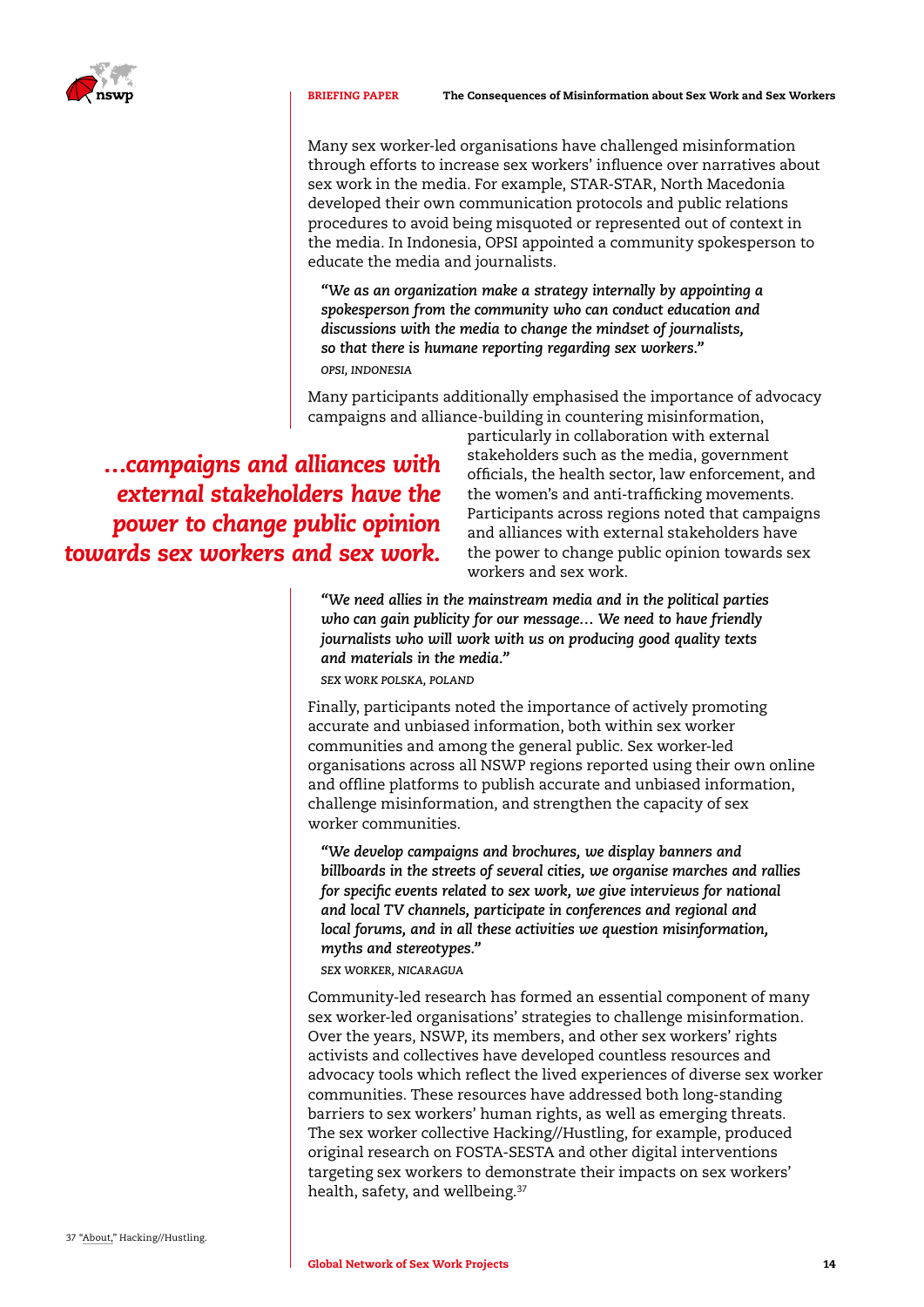

# Recommendations

The following recommendations are based on findings from this consultation with NSWP member organisations around the world.

- Promote the full decriminalisation of all aspects of sex work. In addition to undermining sex workers' human rights, criminalisation perpetuates harmful and erroneous narratives and stereotypes about sex work and sex workers.
- Promote a clear, unambiguous definition of 'sexual exploitation' as a phenomenon that is distinct from sex work. The widespread conflation of trafficking and exploitation with sex work, and the poorly defined concept of the 'exploitation of prostitution,' reinforce misinformation and promote harmful legislation, policies, and practices.
- Recognise sex work as work. Treating all sex workers as 'victims' of exploitation and/or trafficking denies sex workers of their labour rights and agency and hinders the fight against trafficking.
- Prioritise and amplify the diverse voices of sex workers in policy and programmatic decision-making platforms, civil society, and the media. Empower sex workers to tell their own stories and control their own narratives.
- Conduct education, advocacy, and awareness-raising campaigns actively challenging misinformation about sex work and sex workers. These campaigns should be developed and led by sex workers.
- Meaningfully involve sex workers in all stages of designing, conducting, and reviewing academic and scientific sex work related research. Ensure that all research on sex work and sex workers is grounded in unbiased methodology and does not conflate sex work with trafficking and exploitation.
- Prioritise and value evidence generated from sex worker-led research. As experts in their own lives and work, sex workers are ideally positioned to conduct research which accurately reflects the lived experiences of their communities.

# **Conclusion**

Misinformation about sex work and sex workers, rooted in stereotypes, ideologies, and flawed 'evidence,' continues to flourish. The widespread conflation of sex work with trafficking and sexual exploitation, combined with narratives that portray sex workers as victims,

*As new threats to sex workers' human rights continue to emerge, it will remain essential to empower sex workers to control their own narratives.*

criminals, deviants, and 'vectors of disease,' fuel the proliferation of policies and practices that are both harmful and misguided. At the same time, there has never been greater community capacity and a wider evidence base to challenge misinformation. As new threats to sex workers' human rights continue to emerge, it will remain essential to empower sex workers to control their own narratives.